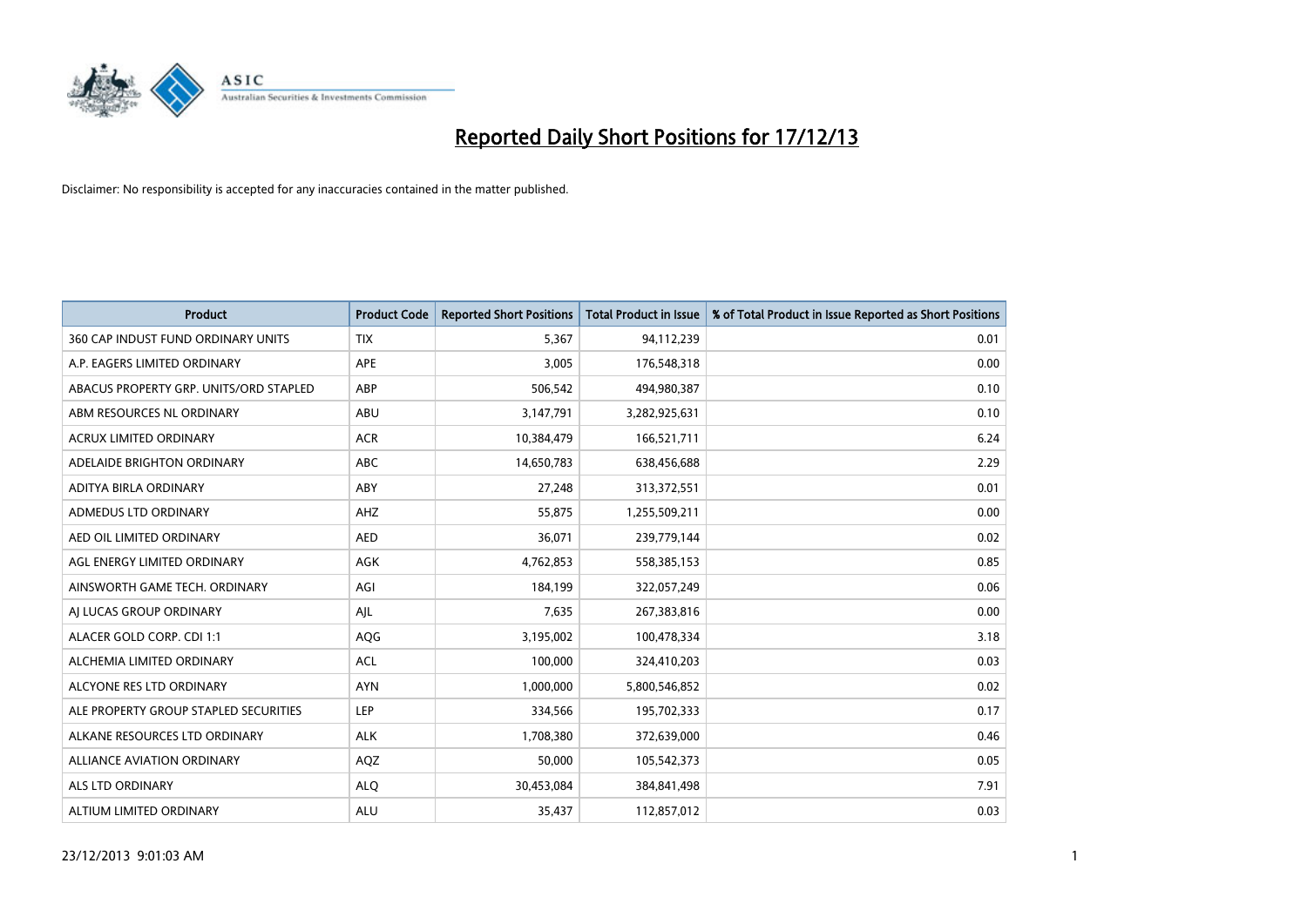

| <b>Product</b>                          | <b>Product Code</b> | <b>Reported Short Positions</b> | <b>Total Product in Issue</b> | % of Total Product in Issue Reported as Short Positions |
|-----------------------------------------|---------------------|---------------------------------|-------------------------------|---------------------------------------------------------|
| ALTONA MINING LTD ORDINARY              | <b>AOH</b>          | 479,174                         | 532,234,704                   | 0.09                                                    |
| ALUMINA LIMITED ORDINARY                | <b>AWC</b>          | 167,859,586                     | 2,806,225,615                 | 5.98                                                    |
| AMALGAMATED HOLDINGS ORDINARY           | AHD                 | 59,298                          | 157,821,632                   | 0.04                                                    |
| AMCOM TELECOMM, ORDINARY                | AMM                 | 1,567,559                       | 244,557,101                   | 0.64                                                    |
| AMCOR LIMITED ORDINARY                  | <b>AMC</b>          | 3,008,357                       | 1,206,684,923                 | 0.25                                                    |
| AMP LIMITED ORDINARY                    | AMP                 | 29,264,842                      | 2,957,737,964                 | 0.99                                                    |
| AMPELLA MINING ORDINARY                 | AMX                 | 2,519                           | 248,000,493                   | 0.00                                                    |
| ANSELL LIMITED ORDINARY                 | <b>ANN</b>          | 4,218,373                       | 148,896,387                   | 2.83                                                    |
| ANTARES ENERGY LTD ORDINARY             | <b>AZZ</b>          | 184,205                         | 255,000,000                   | 0.07                                                    |
| ANZ BANKING GRP LTD ORDINARY            | ANZ                 | 4,515,530                       | 2,731,487,380                 | 0.17                                                    |
| APA GROUP STAPLED SECURITIES            | APA                 | 13,035,682                      | 835,750,807                   | 1.56                                                    |
| APN NEWS & MEDIA ORDINARY               | <b>APN</b>          | 15,591,154                      | 661,526,586                   | 2.36                                                    |
| AQUARIUS PLATINUM. ORDINARY             | <b>AOP</b>          | 6,673,015                       | 487,605,536                   | 1.37                                                    |
| AQUILA RESOURCES ORDINARY               | <b>AQA</b>          | 13,747,882                      | 411,804,442                   | 3.34                                                    |
| ARAFURA RESOURCE LTD ORDINARY           | <b>ARU</b>          | 46,367                          | 441,270,644                   | 0.01                                                    |
| ARB CORPORATION ORDINARY                | ARP                 | 1,739,183                       | 72,481,302                    | 2.40                                                    |
| ARDENT LEISURE GROUP STAPLED SECURITIES | AAD                 | 1,749,135                       | 405,055,708                   | 0.43                                                    |
| ARENA GROUP STAPLED UNITS DEF           | <b>ARFDA</b>        | 5,161                           | 233,362,597                   | 0.00                                                    |
| ARISTOCRAT LEISURE ORDINARY             | <b>ALL</b>          | 7,988,465                       | 551,418,047                   | 1.45                                                    |
| ARRIUM LTD ORDINARY                     | ARI                 | 19,024,606                      | 1,361,469,008                 | 1.40                                                    |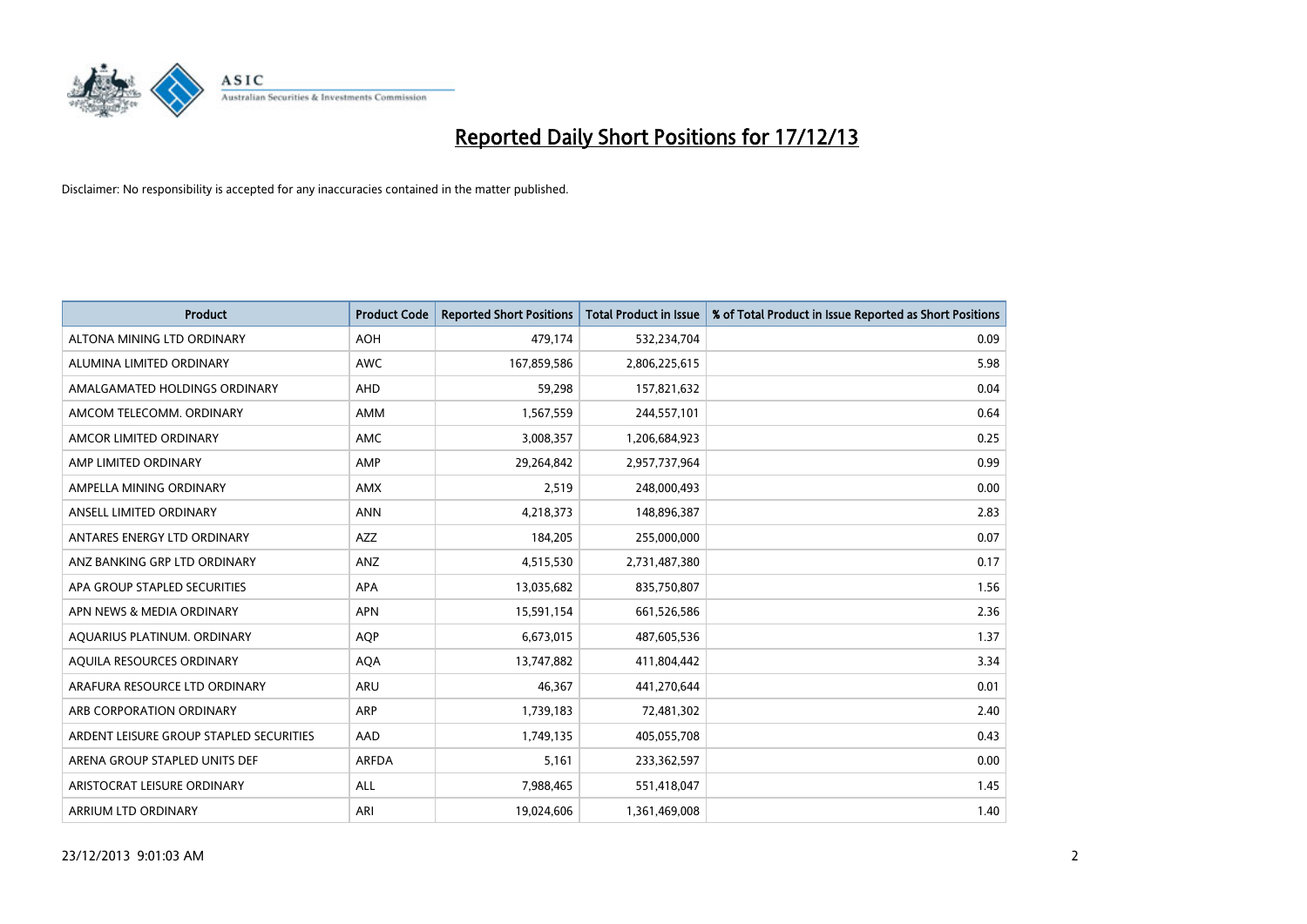

| <b>Product</b>                            | <b>Product Code</b> | <b>Reported Short Positions</b> | <b>Total Product in Issue</b> | % of Total Product in Issue Reported as Short Positions |
|-------------------------------------------|---------------------|---------------------------------|-------------------------------|---------------------------------------------------------|
| ASCIANO LIMITED ORDINARY                  | <b>AIO</b>          | 7,061,111                       | 975,385,664                   | 0.72                                                    |
| ASG GROUP LIMITED ORDINARY                | <b>ASZ</b>          | 1,008,438                       | 206,720,839                   | 0.49                                                    |
| ASPEN GROUP ORD/UNITS STAPLED             | APZ                 | 106,390                         | 119,946,366                   | 0.09                                                    |
| ASTRO JAP PROP GROUP STAPLED US PROHIBIT. | AJA                 | 48,344                          | 67,211,752                    | 0.07                                                    |
| ASX LIMITED ORDINARY                      | <b>ASX</b>          | 2,939,995                       | 193,595,162                   | 1.52                                                    |
| ATLANTIC LIMITED ORDINARY                 | ATI                 | 50,000                          | 154,757,339                   | 0.03                                                    |
| ATLAS IRON LIMITED ORDINARY               | <b>AGO</b>          | 68,759,627                      | 915,496,158                   | 7.51                                                    |
| AUCKLAND INTERNATION ORDINARY             | <b>AIA</b>          | 747                             | 1,322,564,489                 | 0.00                                                    |
| AURIZON HOLDINGS LTD ORDINARY             | AZJ                 | 29,526,808                      | 2,137,284,503                 | 1.38                                                    |
| <b>AURORA OIL &amp; GAS ORDINARY</b>      | <b>AUT</b>          | 7,724,505                       | 448,785,778                   | 1.72                                                    |
| AUSDRILL LIMITED ORDINARY                 | ASL                 | 22,615,840                      | 312,277,224                   | 7.24                                                    |
| AUSENCO LIMITED ORDINARY                  | AAX                 | 3,373,585                       | 148,518,105                   | 2.27                                                    |
| <b>AUSTAL LIMITED ORDINARY</b>            | ASB                 | 563,290                         | 346,379,377                   | 0.16                                                    |
| AUSTBROKERS HOLDINGS ORDINARY             | <b>AUB</b>          | 2,182                           | 59,642,171                    | 0.00                                                    |
| AUSTIN ENGINEERING ORDINARY               | ANG                 | 453,790                         | 73,164,403                    | 0.62                                                    |
| AUSTRALAND PROPERTY STAPLED SECURITY      | <b>ALZ</b>          | 2,800,641                       | 578,324,670                   | 0.48                                                    |
| AUSTRALIAN AGRICULT, ORDINARY             | AAC                 | 4,062,170                       | 532,294,404                   | 0.76                                                    |
| AUSTRALIAN EDUCATION UNITS                | <b>AEU</b>          | 6,940                           | 194,690,418                   | 0.00                                                    |
| AUSTRALIAN INFR LTD ORDINARY              | <b>AIX</b>          | 703,608                         | 620,733,944                   | 0.11                                                    |
| AUSTRALIAN PHARM, ORDINARY                | API                 | 9,285,113                       | 488,115,883                   | 1.90                                                    |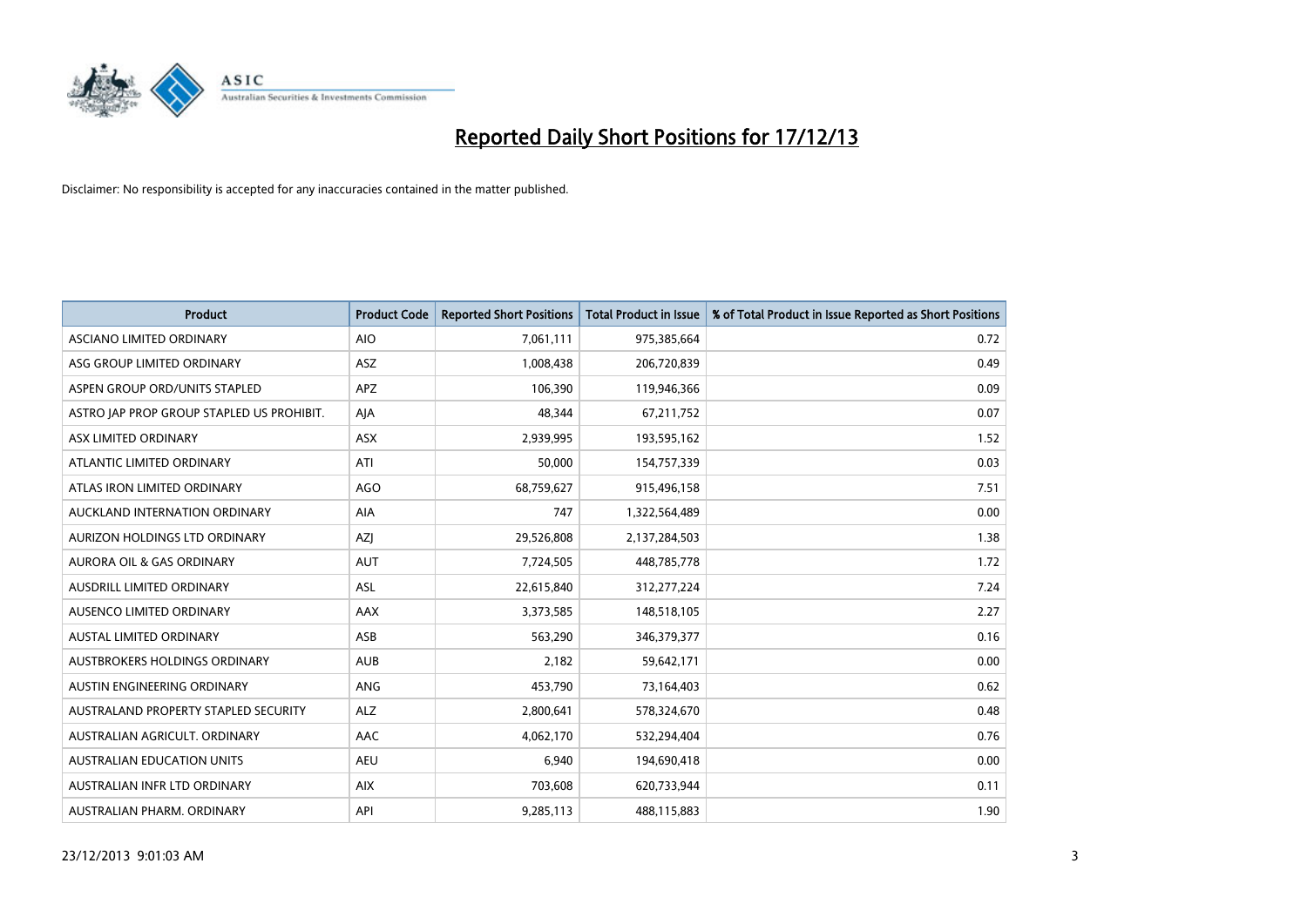

| <b>Product</b>                    | <b>Product Code</b> | <b>Reported Short Positions</b> | <b>Total Product in Issue</b> | % of Total Product in Issue Reported as Short Positions |
|-----------------------------------|---------------------|---------------------------------|-------------------------------|---------------------------------------------------------|
| AUTOMOTIVE HOLDINGS ORDINARY      | AHE                 | 438,736                         | 260,579,682                   | 0.17                                                    |
| AVEO GROUP STAPLED SECURITIES     | AOG                 | 15,367,025                      | 500,111,460                   | 3.07                                                    |
| AVIENNINGS LIMITED ORDINARY       | <b>AVI</b>          | 69,999                          | 384,423,851                   | 0.02                                                    |
| AWE LIMITED ORDINARY              | AWE                 | 1,467,339                       | 522,116,985                   | 0.28                                                    |
| <b>BANDANNA ENERGY ORDINARY</b>   | <b>BND</b>          | 18,404,105                      | 528,481,199                   | 3.48                                                    |
| BANK OF QUEENSLAND. ORDINARY      | <b>BOO</b>          | 5,140,833                       | 322,566,581                   | 1.59                                                    |
| <b>BASE RES LIMITED ORDINARY</b>  | <b>BSE</b>          | 7,010,791                       | 561,840,029                   | 1.25                                                    |
| BATHURST RES NZ LTD ORDINARY      | <b>BRL</b>          | 19,455,999                      | 821,457,725                   | 2.37                                                    |
| BC IRON LIMITED ORDINARY          | <b>BCI</b>          | 99,337                          | 123,928,630                   | 0.08                                                    |
| BEACH ENERGY LIMITED ORDINARY     | <b>BPT</b>          | 19,912,729                      | 1,277,958,962                 | 1.56                                                    |
| BEADELL RESOURCE LTD ORDINARY     | <b>BDR</b>          | 33,059,191                      | 790,727,280                   | 4.18                                                    |
| BEGA CHEESE LTD ORDINARY          | <b>BGA</b>          | 89,146                          | 152,107,829                   | 0.06                                                    |
| BENDIGO AND ADELAIDE ORDINARY     | <b>BEN</b>          | 10,823,696                      | 409,977,183                   | 2.64                                                    |
| BENTHAM IMF LTD ORDINARY          | <b>IMF</b>          | 2,513,971                       | 155,147,048                   | 1.62                                                    |
| BERKELEY RESOURCES ORDINARY       | <b>BKY</b>          | 89,341                          | 179,393,323                   | 0.05                                                    |
| BETASHARES ASX RES ETF UNITS      | <b>ORE</b>          | 809,000                         | 3,020,814                     | 26.78                                                   |
| BHP BILLITON LIMITED ORDINARY     | <b>BHP</b>          | 4,628,708                       | 3,211,691,105                 | 0.14                                                    |
| <b>BILLABONG ORDINARY</b>         | <b>BBG</b>          | 15,966,475                      | 478,944,292                   | 3.33                                                    |
| <b>BIONOMICS LIMITED ORDINARY</b> | <b>BNO</b>          | 197,819                         | 412,193,567                   | 0.05                                                    |
| BLACKMORES LIMITED ORDINARY       | <b>BKL</b>          | 22,001                          | 17,046,024                    | 0.13                                                    |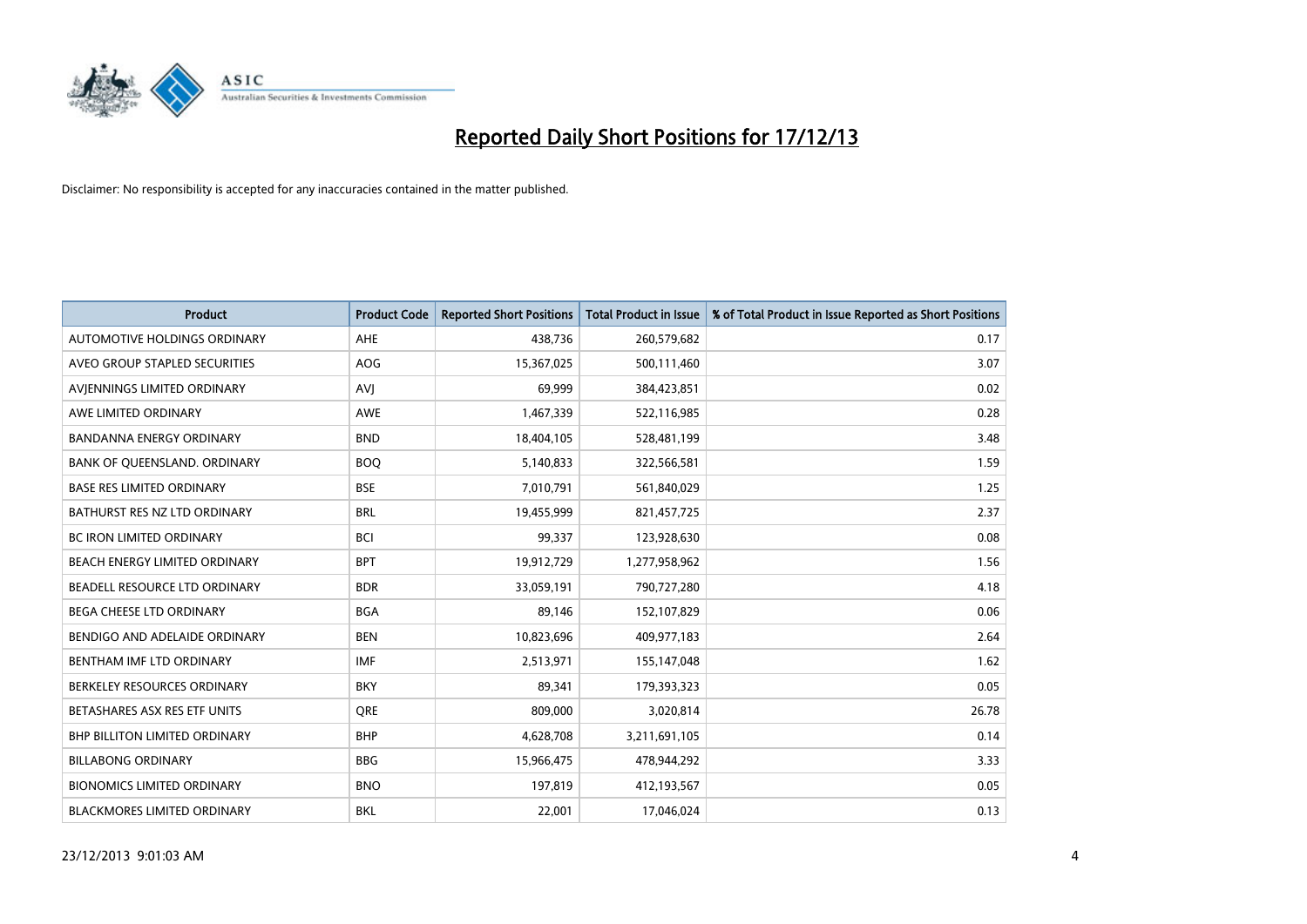

| <b>Product</b>                                | <b>Product Code</b> | <b>Reported Short Positions</b> | <b>Total Product in Issue</b> | % of Total Product in Issue Reported as Short Positions |
|-----------------------------------------------|---------------------|---------------------------------|-------------------------------|---------------------------------------------------------|
| <b>BLACKTHORN RESOURCES ORD US PROHIBITED</b> | <b>BTR</b>          | 818,276                         | 164,285,950                   | 0.50                                                    |
| <b>BLUESCOPE STEEL LTD ORDINARY</b>           | <b>BSL</b>          | 5,743,593                       | 558,733,728                   | 1.03                                                    |
| <b>BOART LONGYEAR ORDINARY</b>                | <b>BLY</b>          | 34,312,272                      | 461,163,412                   | 7.44                                                    |
| <b>BOOM LOGISTICS ORDINARY</b>                | <b>BOL</b>          | 249,999                         | 474,868,764                   | 0.05                                                    |
| <b>BORAL LIMITED, ORDINARY</b>                | <b>BLD</b>          | 47,228,678                      | 778,739,826                   | 6.06                                                    |
| <b>BRADKEN LIMITED ORDINARY</b>               | <b>BKN</b>          | 19,050,397                      | 169,240,662                   | 11.26                                                   |
| <b>BRAMBLES LIMITED ORDINARY</b>              | <b>BXB</b>          | 1,809,037                       | 1,561,480,363                 | 0.12                                                    |
| BREVILLE GROUP LTD ORDINARY                   | <b>BRG</b>          | 2,778,707                       | 130,095,322                   | 2.14                                                    |
| <b>BRICKWORKS LIMITED ORDINARY</b>            | <b>BKW</b>          | 131,552                         | 148,038,996                   | 0.09                                                    |
| BT INVESTMENT MNGMNT ORDINARY                 | <b>BTT</b>          | 2,002                           | 279,182,538                   | 0.00                                                    |
| BUCCANEER ENERGY LTD ORDINARY                 | <b>BCC</b>          | 1,864,833                       | 2,408,671,956                 | 0.08                                                    |
| <b>BURU ENERGY ORDINARY</b>                   | <b>BRU</b>          | 13,184,895                      | 298,365,707                   | 4.42                                                    |
| <b>BWP TRUST ORDINARY UNITS</b>               | <b>BWP</b>          | 2,981,171                       | 627,165,919                   | 0.48                                                    |
| <b>CABCHARGE AUSTRALIA ORDINARY</b>           | CAB                 | 15,770,870                      | 120,430,683                   | 13.10                                                   |
| CALTEX AUSTRALIA ORDINARY                     | <b>CTX</b>          | 1,818,633                       | 270,000,000                   | 0.67                                                    |
| CAPE LAMBERT RES LTD ORDINARY                 | <b>CFE</b>          | 19,764                          | 669,241,942                   | 0.00                                                    |
| <b>CARBON ENERGY ORDINARY</b>                 | <b>CNX</b>          | 6,799                           | 1,250,097,524                 | 0.00                                                    |
| <b>CARDNO LIMITED ORDINARY</b>                | CDD                 | 7,829,769                       | 146, 107, 042                 | 5.36                                                    |
| <b>CARINDALE PROPERTY UNIT</b>                | <b>CDP</b>          | $\mathbf{1}$                    | 70,000,000                    | 0.00                                                    |
| CARNARVON PETROLEUM ORDINARY                  | <b>CVN</b>          | 734                             | 937,796,875                   | 0.00                                                    |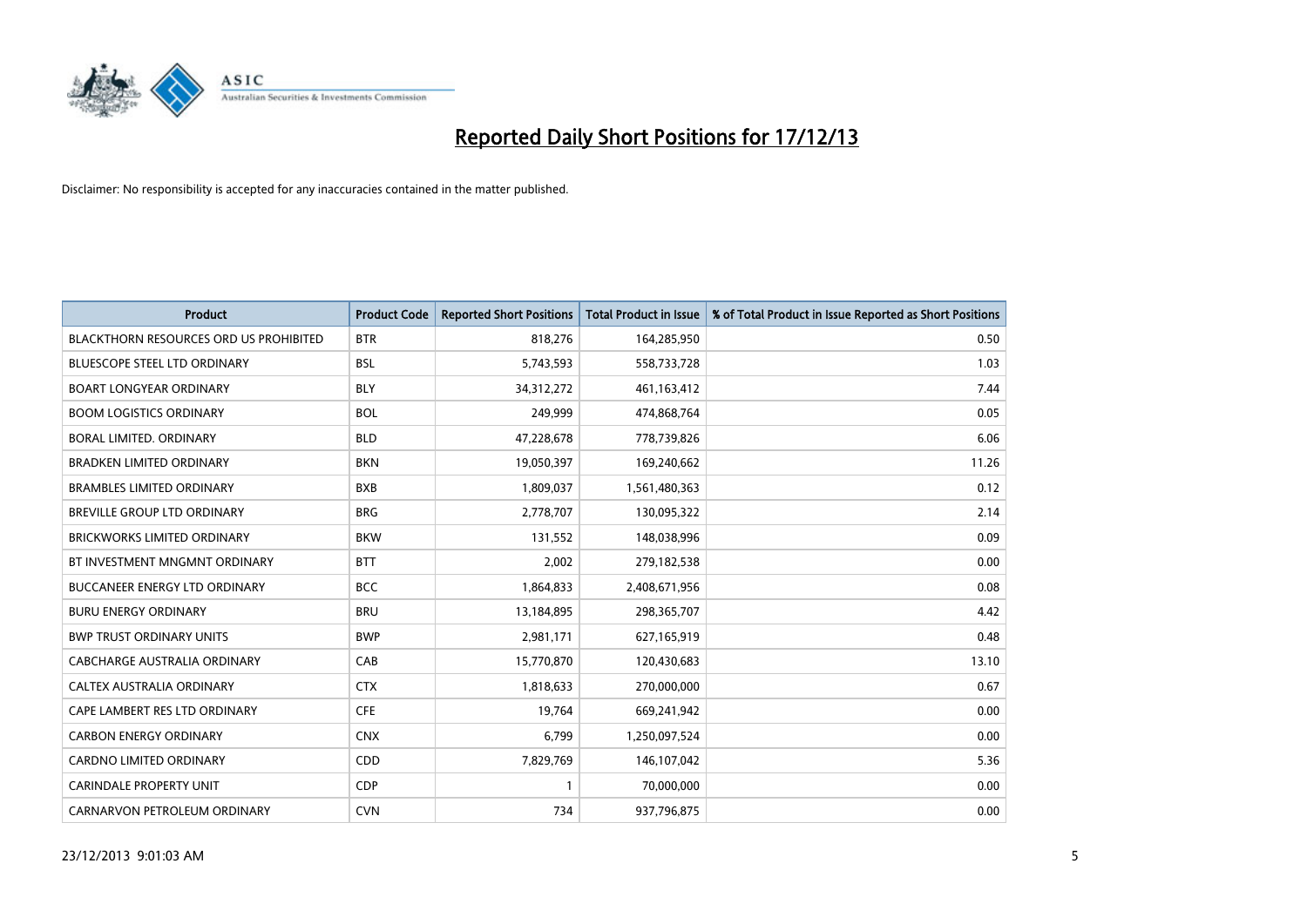

| Product                                 | <b>Product Code</b> | <b>Reported Short Positions</b> | <b>Total Product in Issue</b> | % of Total Product in Issue Reported as Short Positions |
|-----------------------------------------|---------------------|---------------------------------|-------------------------------|---------------------------------------------------------|
| CARSALES.COM LTD ORDINARY               | <b>CRZ</b>          | 3,650,788                       | 237,763,965                   | 1.54                                                    |
| CASH CONVERTERS ORDINARY                | CCV                 | 5,881,620                       | 426,302,767                   | 1.38                                                    |
| CEDAR WOODS PROP. ORDINARY              | <b>CWP</b>          | 13,464                          | 73,732,683                    | 0.02                                                    |
| CENTRAL PETROLEUM ORDINARY              | <b>CTP</b>          | 438,736                         | 309,218,273                   | 0.14                                                    |
| <b>CERAMIC FUEL CELLS ORDINARY</b>      | <b>CFU</b>          | 991,102                         | 1,601,287,414                 | 0.06                                                    |
| CFS RETAIL TRUST GRP STAPLED SECURITIES | <b>CFX</b>          | 78,450,148                      | 2,858,286,690                 | 2.74                                                    |
| CHALLENGER DIV.PRO. STAPLED UNITS       | <b>CDI</b>          | 123,681                         | 214,101,013                   | 0.06                                                    |
| <b>CHALLENGER LIMITED ORDINARY</b>      | <b>CGF</b>          | 706,009                         | 530,862,585                   | 0.13                                                    |
| CHARTER HALL GROUP STAPLED US PROHIBIT. | <b>CHC</b>          | 261,492                         | 309,118,171                   | 0.08                                                    |
| <b>CHARTER HALL RETAIL UNITS</b>        | <b>CQR</b>          | 9,383,504                       | 362,896,512                   | 2.59                                                    |
| CHORUS LIMITED ORDINARY                 | <b>CNU</b>          | 53,680                          | 396,369,767                   | 0.01                                                    |
| CITIGOLD CORP LTD ORDINARY              | <b>CTO</b>          | 153,427                         | 1,352,907,765                 | 0.01                                                    |
| COAL OF AFRICA LTD ORDINARY             | <b>CZA</b>          | 426                             | 1,048,368,613                 | 0.00                                                    |
| <b>COALSPUR MINES LTD ORDINARY</b>      | <b>CPL</b>          | 7,007,965                       | 641,394,435                   | 1.09                                                    |
| COCA-COLA AMATIL ORDINARY               | <b>CCL</b>          | 14,382,307                      | 763,590,249                   | 1.88                                                    |
| <b>COCHLEAR LIMITED ORDINARY</b>        | <b>COH</b>          | 8,587,989                       | 57,062,020                    | 15.05                                                   |
| COCKATOO COAL ORDINARY                  | <b>COK</b>          | 26,035,839                      | 886,294,158                   | 2.94                                                    |
| <b>CODAN LIMITED ORDINARY</b>           | <b>CDA</b>          | 789,401                         | 176,969,924                   | 0.45                                                    |
| <b>COFFEY INTERNATIONAL ORDINARY</b>    | <b>COF</b>          | 18,921                          | 255,833,165                   | 0.01                                                    |
| <b>COKAL LTD ORDINARY</b>               | <b>CKA</b>          | 103,470                         | 471,103,926                   | 0.02                                                    |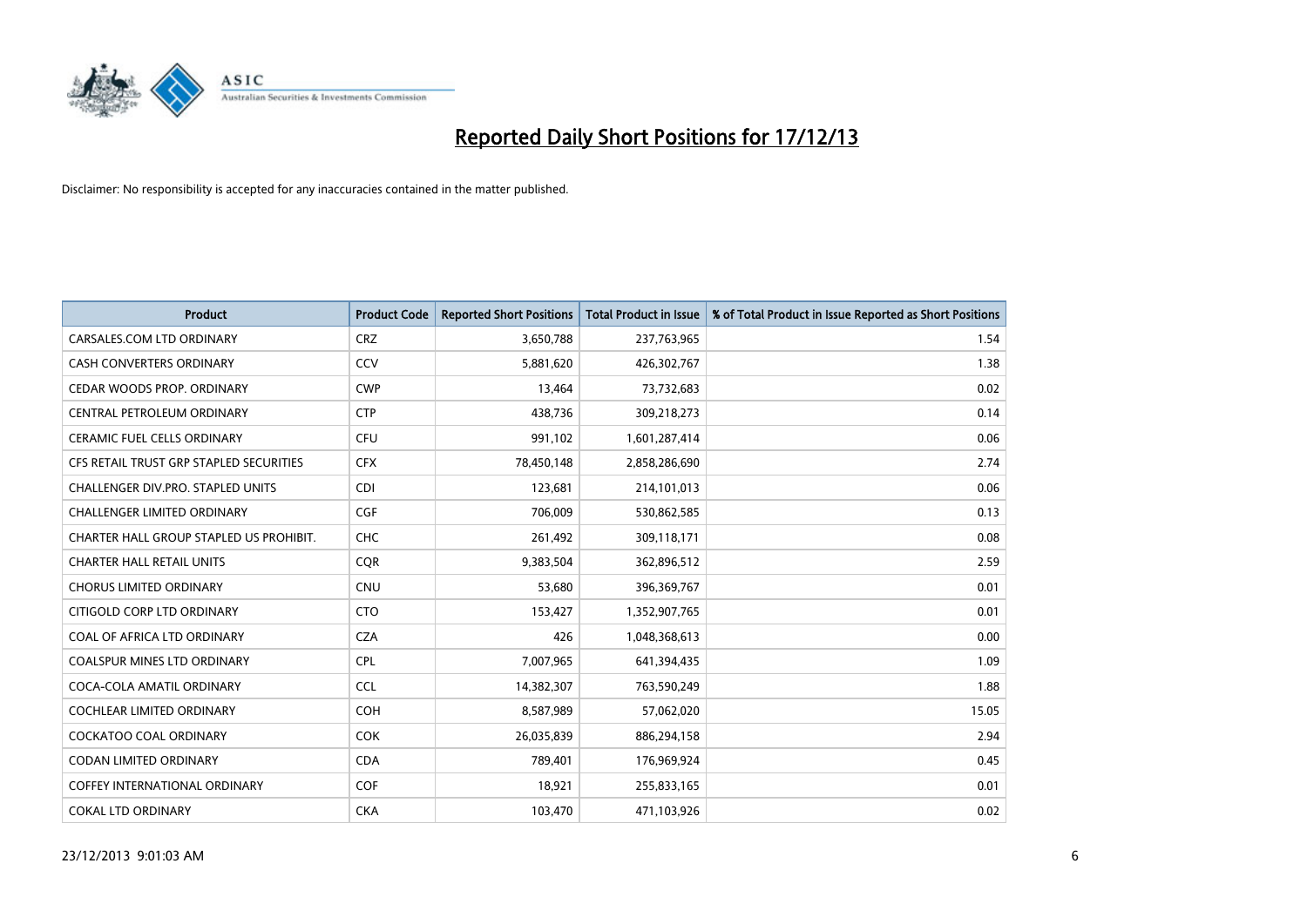

| <b>Product</b>                          | <b>Product Code</b> | <b>Reported Short Positions</b> | <b>Total Product in Issue</b> | % of Total Product in Issue Reported as Short Positions |
|-----------------------------------------|---------------------|---------------------------------|-------------------------------|---------------------------------------------------------|
| <b>COLLECTION HOUSE ORDINARY</b>        | <b>CLH</b>          | 1,618,772                       | 128,969,148                   | 1.26                                                    |
| <b>COLLINS FOODS LTD ORDINARY</b>       | <b>CKF</b>          | 28,857                          | 93,000,003                    | 0.03                                                    |
| COMMONWEALTH BANK, ORDINARY             | <b>CBA</b>          | 4,532,748                       | 1,611,928,836                 | 0.28                                                    |
| COMMONWEALTH PROP ORDINARY UNITS        | <b>CPA</b>          | 17,277,432                      | 2,347,003,413                 | 0.74                                                    |
| <b>COMPASS RESOURCES ORDINARY</b>       | <b>CMR</b>          | 7,472                           | 1,403,744,100                 | 0.00                                                    |
| <b>COMPUTERSHARE LTD ORDINARY</b>       | <b>CPU</b>          | 11,024,359                      | 556,203,079                   | 1.98                                                    |
| <b>COOPER ENERGY LTD ORDINARY</b>       | <b>COE</b>          | 435,801                         | 329,235,509                   | 0.13                                                    |
| <b>CORP TRAVEL LIMITED ORDINARY</b>     | <b>CTD</b>          | 340,797                         | 78,246,245                    | 0.44                                                    |
| CORP TRAVEL LIMITED RIGHTS 09-JAN-14    | <b>CTDR</b>         | 3,391                           | 11,592,036                    | 0.03                                                    |
| <b>CREDIT CORP GROUP ORDINARY</b>       | <b>CCP</b>          | 21,910                          | 46,131,882                    | 0.05                                                    |
| <b>CROMWELL PROP STAPLED SECURITIES</b> | <b>CMW</b>          | 15,656,495                      | 1,721,483,143                 | 0.91                                                    |
| <b>CROWE HORWATH AUS ORDINARY</b>       | <b>CRH</b>          | 666,461                         | 273,005,429                   | 0.24                                                    |
| <b>CROWN RESORTS LTD ORDINARY</b>       | <b>CWN</b>          | 1,016,275                       | 728,394,185                   | 0.14                                                    |
| <b>CSG LIMITED ORDINARY</b>             | CSV                 | 65,031                          | 278,973,075                   | 0.02                                                    |
| <b>CSL LIMITED ORDINARY</b>             | <b>CSL</b>          | 788,953                         | 485,467,670                   | 0.16                                                    |
| <b>CSR LIMITED ORDINARY</b>             | <b>CSR</b>          | 24,084,873                      | 506,000,315                   | 4.76                                                    |
| <b>CUDECO LIMITED ORDINARY</b>          | CDU                 | 8,010,418                       | 205,017,174                   | 3.91                                                    |
| DART ENERGY LTD ORDINARY                | <b>DTE</b>          | 4,883,115                       | 1,108,251,519                 | 0.44                                                    |
| DATA#3 LIMITED ORDINARY                 | <b>DTL</b>          | 683,215                         | 153,974,950                   | 0.44                                                    |
| DAVID JONES LIMITED ORDINARY            | <b>DJS</b>          | 40,409,252                      | 537,137,845                   | 7.52                                                    |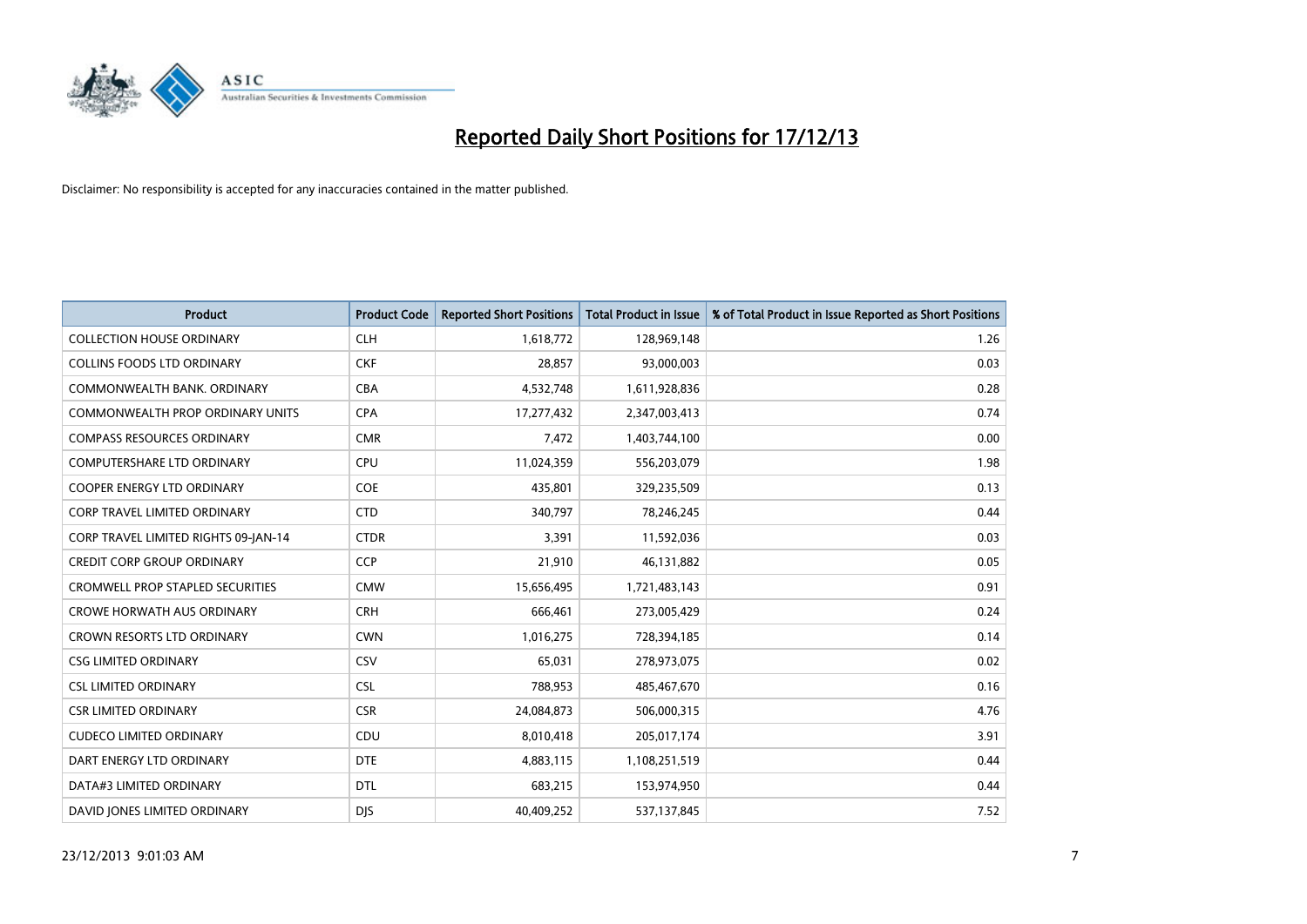

| <b>Product</b>                       | <b>Product Code</b> | <b>Reported Short Positions</b> | <b>Total Product in Issue</b> | % of Total Product in Issue Reported as Short Positions |
|--------------------------------------|---------------------|---------------------------------|-------------------------------|---------------------------------------------------------|
| <b>DECMIL GROUP LIMITED ORDINARY</b> | <b>DCG</b>          | 3,120,897                       | 168,657,794                   | 1.85                                                    |
| DEEP YELLOW LIMITED ORDINARY         | DYL                 | 100,002                         | 1,612,657,567                 | 0.01                                                    |
| DEVINE LIMITED ORDINARY              | <b>DVN</b>          | 70,482                          | 158,730,556                   | 0.04                                                    |
| DEXUS PROPERTY GROUP STAPLED UNITS   | <b>DXS</b>          | 27,348,387                      | 4,628,228,426                 | 0.59                                                    |
| DICK SMITH HLDGS ORDINARY            | <b>DSH</b>          | 4,297,822                       | 236,511,364                   | 1.82                                                    |
| DISCOVERY METALS LTD ORDINARY        | <b>DML</b>          | 7,640,091                       | 560,034,418                   | 1.36                                                    |
| DOMINO PIZZA ENTERPR ORDINARY        | <b>DMP</b>          | 1,084,519                       | 85,915,713                    | 1.26                                                    |
| DONACO INTERNATIONAL ORDINARY        | <b>DNA</b>          | 70,000                          | 401,031,146                   | 0.02                                                    |
| DORAY MINERALS LTD ORDINARY          | <b>DRM</b>          | 28,921                          | 141,866,768                   | 0.02                                                    |
| DOWNER EDI LIMITED ORDINARY          | <b>DOW</b>          | 12,951,826                      | 434,734,970                   | 2.98                                                    |
| DRAGON MINING LTD ORDINARY           | <b>DRA</b>          | 50,000                          | 88,840,613                    | 0.06                                                    |
| DRILLSEARCH ENERGY ORDINARY          | <b>DLS</b>          | 11,237,608                      | 432,465,895                   | 2.60                                                    |
| DUET GROUP STAPLED US PROHIBIT.      | <b>DUE</b>          | 10,026,936                      | 1,237,195,531                 | 0.81                                                    |
| DULUXGROUP LIMITED ORDINARY          | <b>DLX</b>          | 409,343                         | 377,019,430                   | 0.11                                                    |
| <b>DWS LTD ORDINARY</b>              | <b>DWS</b>          | 635,795                         | 132,362,763                   | 0.48                                                    |
| ECHO ENTERTAINMENT ORDINARY          | EGP                 | 16,434,378                      | 825,672,730                   | 1.99                                                    |
| <b>ELDERS LIMITED ORDINARY</b>       | <b>ELD</b>          | 19,886,311                      | 455,013,329                   | 4.37                                                    |
| ELEMENTAL MINERALS ORDINARY          | ELM                 | 176,299                         | 303,263,391                   | 0.06                                                    |
| <b>EMECO HOLDINGS ORDINARY</b>       | <b>EHL</b>          | 10,385,117                      | 599,675,707                   | 1.73                                                    |
| <b>ENDEAVOUR MIN CORP CDI 1:1</b>    | <b>EVR</b>          | 365,703                         | 82,293,359                    | 0.44                                                    |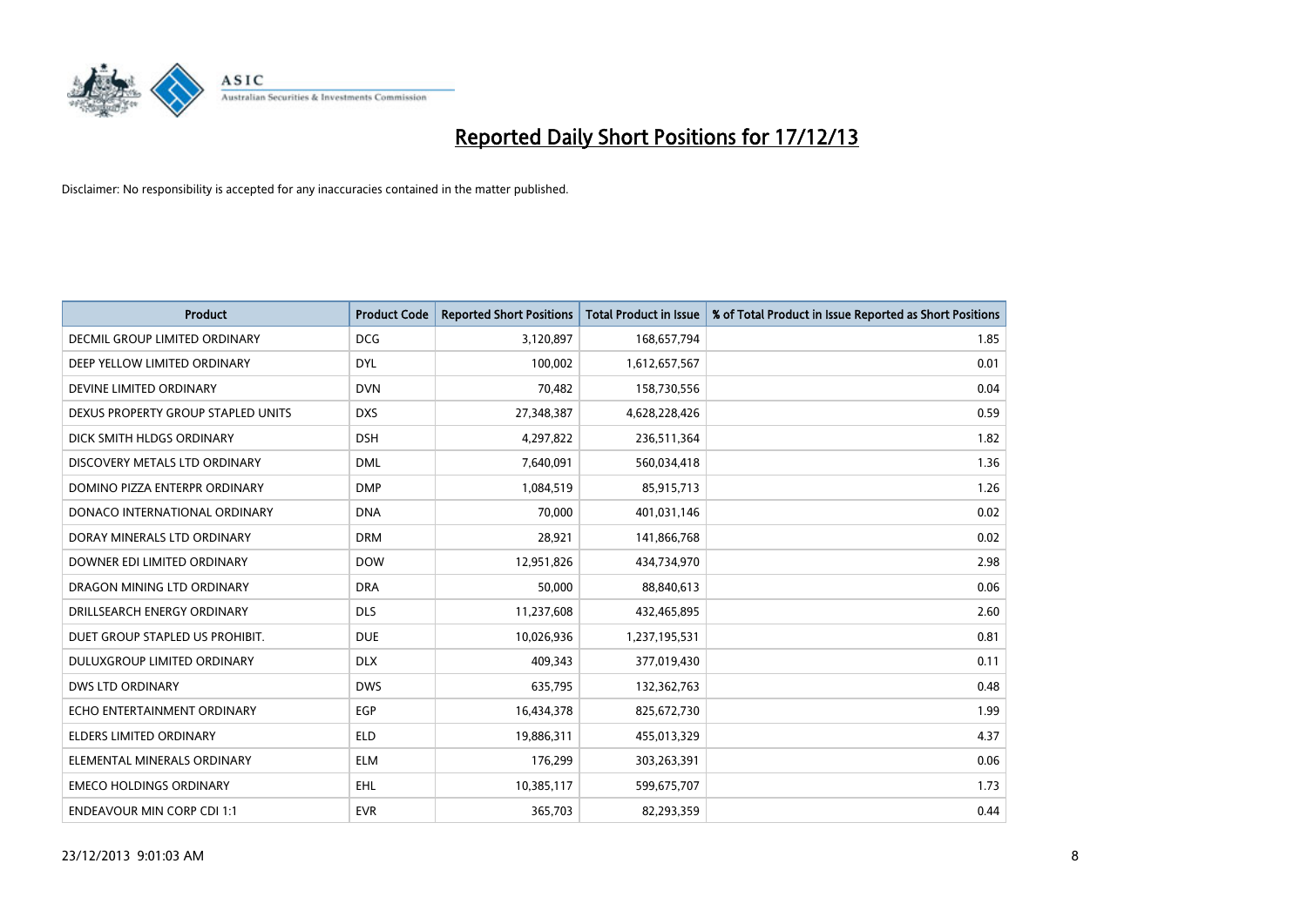

| <b>Product</b>                         | <b>Product Code</b> | <b>Reported Short Positions</b> | <b>Total Product in Issue</b> | % of Total Product in Issue Reported as Short Positions |
|----------------------------------------|---------------------|---------------------------------|-------------------------------|---------------------------------------------------------|
| <b>ENERGY RESOURCES ORDINARY 'A'</b>   | <b>ERA</b>          | 11,376,095                      | 517,725,062                   | 2.20                                                    |
| ENERGY WORLD CORPOR. ORDINARY          | <b>EWC</b>          | 54,171,977                      | 1,734,166,672                 | 3.12                                                    |
| <b>ENVESTRA LIMITED ORDINARY</b>       | <b>ENV</b>          | 3,029,779                       | 1,796,808,474                 | 0.17                                                    |
| EQUATORIAL RES LTD ORDINARY            | EQX                 | 8                               | 122,185,353                   | 0.00                                                    |
| ERM POWER LIMITED ORDINARY             | EPW                 | 4,310                           | 238,714,606                   | 0.00                                                    |
| ESERVGLOBAL LIMITED ORDINARY           | ESV                 | 7,713,636                       | 249,045,997                   | 3.10                                                    |
| ETHANE PIPELINE STAPLED SECURITIES     | <b>EPX</b>          | 2,361                           | 69,302,275                    | 0.00                                                    |
| EVOLUTION MINING LTD ORDINARY          | <b>EVN</b>          | 20,257,535                      | 708,652,367                   | 2.86                                                    |
| FAIRFAX MEDIA LTD ORDINARY             | <b>FXI</b>          | 254,510,795                     | 2,351,955,725                 | 10.82                                                   |
| <b>FANTASTIC HOLDINGS ORDINARY</b>     | <b>FAN</b>          | 33,497                          | 103,068,398                   | 0.03                                                    |
| FAR LTD ORDINARY                       | <b>FAR</b>          | 24,205,420                      | 2,499,846,742                 | 0.97                                                    |
| FEDERATION CNTRES ORD/UNIT STAPLED SEC | <b>FDC</b>          | 4,005,821                       | 1,427,641,565                 | 0.28                                                    |
| FINBAR GROUP LIMITED ORDINARY          | <b>FRI</b>          | 6,461                           | 220,847,184                   | 0.00                                                    |
| FISHER & PAYKEL H. ORDINARY            | FPH                 | 1,750,306                       | 546,937,064                   | 0.32                                                    |
| FLEETWOOD CORP ORDINARY                | <b>FWD</b>          | 1,985,634                       | 60,522,619                    | 3.28                                                    |
| FLETCHER BUILDING ORDINARY             | <b>FBU</b>          | 1,634,481                       | 687,854,788                   | 0.24                                                    |
| FLEXIGROUP LIMITED ORDINARY            | <b>FXL</b>          | 511,298                         | 304,096,060                   | 0.17                                                    |
| FLIGHT CENTRE TRAVEL ORDINARY          | <b>FLT</b>          | 5,418,353                       | 100,534,001                   | 5.39                                                    |
| FLINDERS MINES LTD ORDINARY            | <b>FMS</b>          | 4,437,551                       | 1,824,843,676                 | 0.24                                                    |
| FOCUS MINERALS LTD ORDINARY            | <b>FML</b>          | 27,090,805                      | 9,137,375,877                 | 0.30                                                    |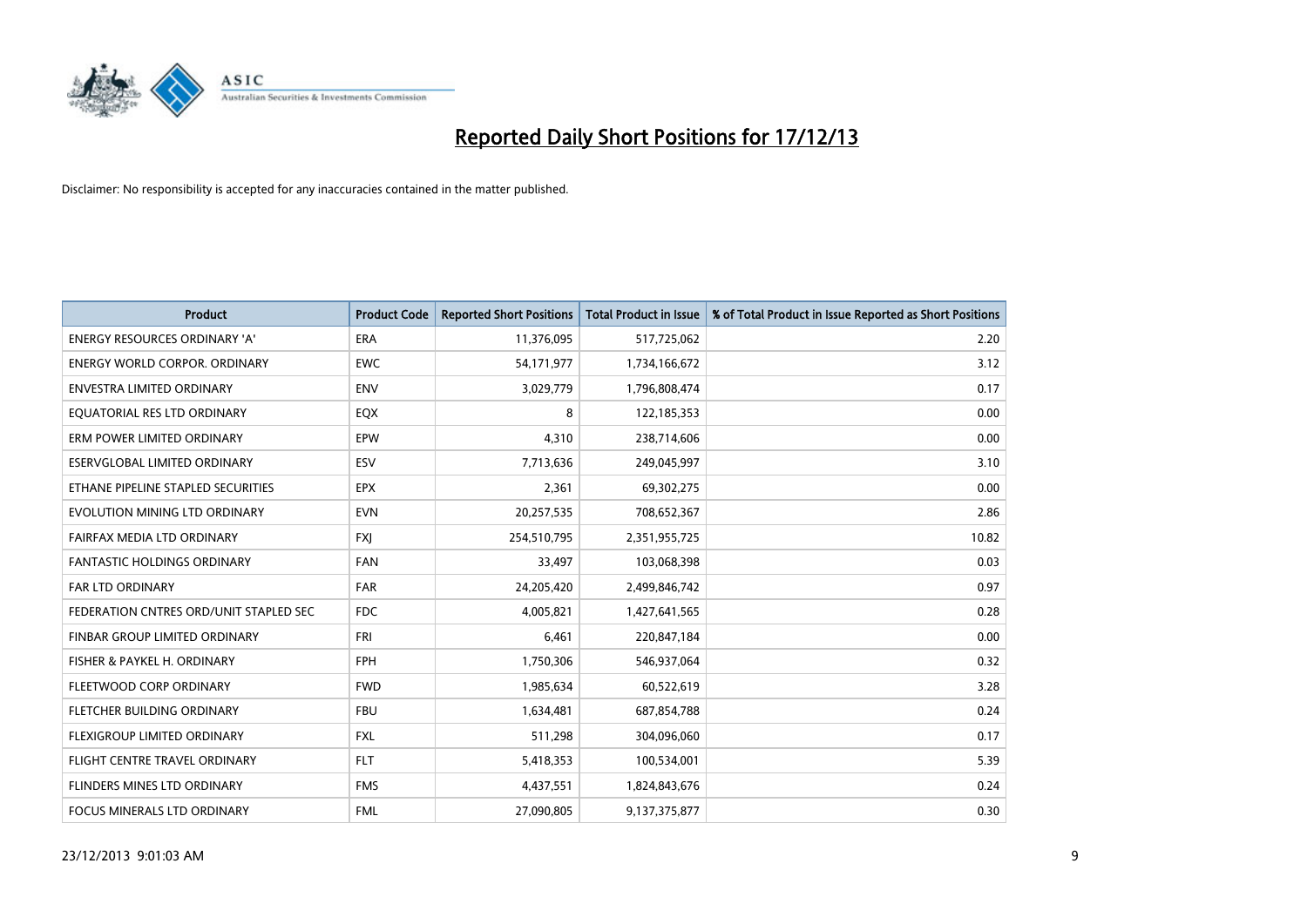

| <b>Product</b>                                   | <b>Product Code</b> | <b>Reported Short Positions</b> | <b>Total Product in Issue</b> | % of Total Product in Issue Reported as Short Positions |
|--------------------------------------------------|---------------------|---------------------------------|-------------------------------|---------------------------------------------------------|
| FONTERRA SHARE FUND ORDINARY UNITS               | FSF                 | 319                             | 108,070,751                   | 0.00                                                    |
| <b>FORGE GROUP LIMITED ORDINARY</b>              | <b>FGE</b>          | 1,755,565                       | 86,169,014                    | 2.04                                                    |
| <b>FORTESCUE METALS GRP ORDINARY</b>             | <b>FMG</b>          | 134, 171, 324                   | 3,113,798,151                 | 4.31                                                    |
| <b>G.U.D. HOLDINGS ORDINARY</b>                  | GUD                 | 5,871,090                       | 71,241,319                    | 8.24                                                    |
| <b>G8 EDUCATION LIMITED ORDINARY</b>             | <b>GEM</b>          | 1,694,207                       | 300,302,719                   | 0.56                                                    |
| <b>GALAXY RESOURCES ORDINARY</b>                 | <b>GXY</b>          | 617,038                         | 1,020,525,434                 | 0.06                                                    |
| <b>GBST HOLDINGS ORDINARY</b>                    | <b>GBT</b>          | 58,897                          | 66,561,725                    | 0.09                                                    |
| <b>GDI PROPERTY GRP STAPLED SECURITIES</b>       | <b>GDI</b>          | 3,567,814                       | 567,575,025                   | 0.63                                                    |
| <b>GENETIC TECHNOLOGIES ORDINARY</b>             | <b>GTG</b>          | 51,000                          | 572,694,121                   | 0.01                                                    |
| <b>GEODYNAMICS LIMITED ORDINARY</b>              | GDY                 | 850                             | 406,452,608                   | 0.00                                                    |
| GI DYNAMICS, INC CDI US PROHIBITED               | <b>GID</b>          | 1,360,530                       | 393,043,620                   | 0.35                                                    |
| <b>GINDALBIE METALS LTD ORDINARY</b>             | <b>GBG</b>          | 44,209,851                      | 1,493,498,390                 | 2.96                                                    |
| <b>GOODMAN FIELDER, ORDINARY</b>                 | <b>GFF</b>          | 38,065,839                      | 1,955,559,207                 | 1.95                                                    |
| <b>GOODMAN GROUP STAPLED</b>                     | <b>GMG</b>          | 2,804,981                       | 1,718,742,809                 | 0.16                                                    |
| <b>GPT GROUP STAPLED SEC.</b>                    | <b>GPT</b>          | 4,979,354                       | 1,694,888,638                 | 0.29                                                    |
| <b>GRAINCORP LIMITED A CLASS ORDINARY</b>        | <b>GNC</b>          | 564,572                         | 228,855,628                   | 0.25                                                    |
| <b>GRANGE RESOURCES. ORDINARY</b>                | GRR                 | 5,567,044                       | 1,156,492,195                 | 0.48                                                    |
| <b>GREENCROSS LIMITED ORDINARY</b>               | <b>GXL</b>          | 14,611                          | 37,682,334                    | 0.04                                                    |
| <b>GREENLAND MIN EN LTD ORDINARY</b>             | GGG                 | 5,386,441                       | 574,572,911                   | 0.94                                                    |
| <b>GROWTHPOINT PROPERTY ORD/UNIT STAPLED SEC</b> | GOZ                 | 1,440,419                       | 414,466,792                   | 0.35                                                    |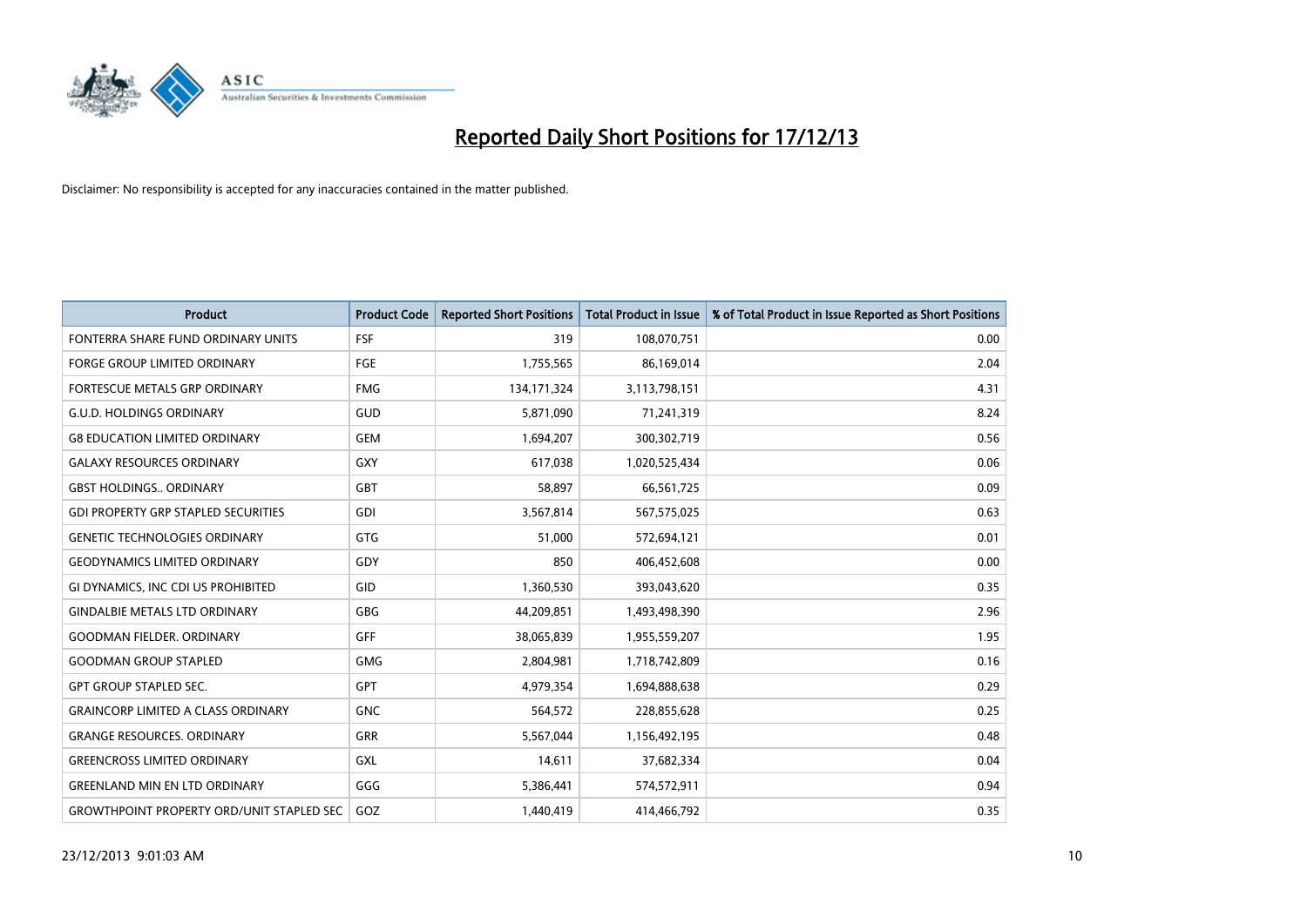

| <b>Product</b>                           | <b>Product Code</b> | <b>Reported Short Positions</b> | <b>Total Product in Issue</b> | % of Total Product in Issue Reported as Short Positions |
|------------------------------------------|---------------------|---------------------------------|-------------------------------|---------------------------------------------------------|
| <b>GRYPHON MINERALS LTD ORDINARY</b>     | GRY                 | 5,997,441                       | 400,797,615                   | 1.50                                                    |
| <b>GUILDFORD COAL LTD ORDINARY</b>       | <b>GUF</b>          | 444,856                         | 635,046,899                   | 0.07                                                    |
| <b>GWA GROUP LTD ORDINARY</b>            | <b>GWA</b>          | 12,595,590                      | 306,533,770                   | 4.11                                                    |
| HARVEY NORMAN ORDINARY                   | <b>HVN</b>          | 64, 161, 169                    | 1,062,316,784                 | 6.04                                                    |
| <b>HENDERSON GROUP CDI 1:1</b>           | <b>HGG</b>          | 517,004                         | 730,596,390                   | 0.07                                                    |
| HFA HOLDINGS LIMITED ORDINARY            | <b>HFA</b>          | 3,863                           | 118,738,157                   | 0.00                                                    |
| <b>HIGHLANDS PACIFIC ORDINARY</b>        | <b>HIG</b>          | 500,001                         | 853,777,764                   | 0.06                                                    |
| HILLGROVE RES LTD ORDINARY               | <b>HGO</b>          | 6,110,143                       | 1,178,589,221                 | 0.52                                                    |
| <b>HILLS LTD ORDINARY</b>                | <b>HIL</b>          | 509,678                         | 237,788,426                   | 0.21                                                    |
| HORIZON OIL LIMITED ORDINARY             | <b>HZN</b>          | 78,712,129                      | 1,301,147,932                 | 6.05                                                    |
| HOT CHILI LTD ORDINARY                   | <b>HCH</b>          | 10,000                          | 347,732,196                   | 0.00                                                    |
| <b>ICON ENERGY LIMITED ORDINARY</b>      | <b>ICN</b>          | 92,926                          | 615,774,351                   | 0.02                                                    |
| <b>IINET LIMITED ORDINARY</b>            | <b>IIN</b>          | 286,980                         | 161,238,847                   | 0.18                                                    |
| <b>ILUKA RESOURCES ORDINARY</b>          | ILU                 | 38,217,227                      | 418,700,517                   | 9.13                                                    |
| <b>IMDEX LIMITED ORDINARY</b>            | <b>IMD</b>          | 4,060,117                       | 210,473,188                   | 1.93                                                    |
| <b>INCITEC PIVOT ORDINARY</b>            | IPL                 | 27,460,521                      | 1,628,730,107                 | 1.69                                                    |
| INDEPENDENCE GROUP ORDINARY              | <b>IGO</b>          | 3,484,497                       | 233,323,905                   | 1.49                                                    |
| INDOPHIL RESOURCES ORDINARY              | <b>IRN</b>          | 832,004                         | 1,203,146,194                 | 0.07                                                    |
| <b>INFIGEN ENERGY STAPLED SECURITIES</b> | <b>IFN</b>          | 3,387,481                       | 764,993,434                   | 0.44                                                    |
| <b>INFOMEDIA LTD ORDINARY</b>            | <b>IFM</b>          | 417,588                         | 304,953,155                   | 0.14                                                    |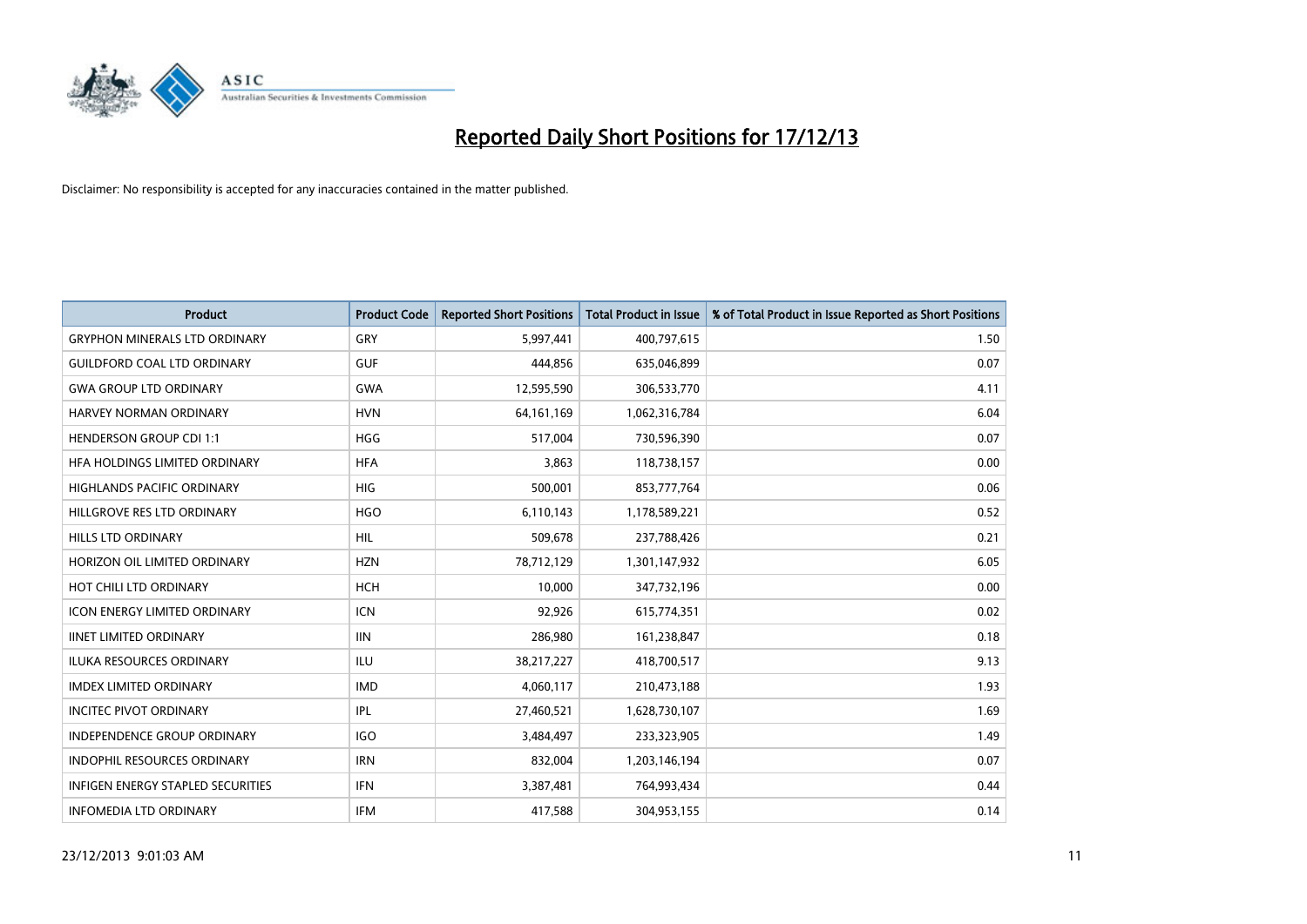

| Product                                       | <b>Product Code</b> | <b>Reported Short Positions</b> | <b>Total Product in Issue</b> | % of Total Product in Issue Reported as Short Positions |
|-----------------------------------------------|---------------------|---------------------------------|-------------------------------|---------------------------------------------------------|
| <b>INSURANCE AUSTRALIA ORDINARY</b>           | IAG                 | 9,629,030                       | 2,079,034,021                 | 0.46                                                    |
| <b>INTREPID MINES ORDINARY</b>                | IAU                 | 20,622,382                      | 556,348,985                   | 3.71                                                    |
| <b>INVESTA OFFICE FUND STAPLED SECURITIES</b> | <b>IOF</b>          | 799,796                         | 614,047,458                   | 0.13                                                    |
| <b>INVOCARE LIMITED ORDINARY</b>              | <b>IVC</b>          | 5,634,690                       | 110,030,298                   | 5.12                                                    |
| <b>IOOF HOLDINGS LTD ORDINARY</b>             | IFL                 | 1,518,068                       | 232,118,034                   | 0.65                                                    |
| <b>IRESS LIMITED ORDINARY</b>                 | <b>IRE</b>          | 621,500                         | 158,585,126                   | 0.39                                                    |
| <b>IRON ORE HOLDINGS ORDINARY</b>             | <b>IOH</b>          | 26,197                          | 161,174,005                   | 0.02                                                    |
| <b>ISELECT LTD ORDINARY</b>                   | <b>ISU</b>          | 733,621                         | 260,889,894                   | 0.28                                                    |
| ISHS GLOBAL 100 ETF CDI 1:1                   | <b>IOO</b>          | 10                              | 10,600,000                    | 0.00                                                    |
| <b>ISONEA LIMITED ORDINARY</b>                | <b>ISN</b>          | 4,000                           | 262,483,547                   | 0.00                                                    |
| JAMES HARDIE INDUST CHESS DEPOSITARY INT      | <b>IHX</b>          | 6,461,106                       | 443,831,704                   | 1.46                                                    |
| <b>IB HI-FI LIMITED ORDINARY</b>              | <b>JBH</b>          | 7,220,354                       | 100,261,681                   | 7.20                                                    |
| <b>KAGARA LTD ORDINARY</b>                    | KZL                 | 3,385,466                       | 798,953,117                   | 0.42                                                    |
| KAROON GAS AUSTRALIA ORDINARY                 | <b>KAR</b>          | 3,295,570                       | 255,841,581                   | 1.29                                                    |
| KATHMANDU HOLD LTD ORDINARY                   | <b>KMD</b>          | 96,080                          | 200,326,690                   | 0.05                                                    |
| <b>KBL MINING LIMITED ORDINARY</b>            | <b>KBL</b>          | 1,820                           | 393,535,629                   | 0.00                                                    |
| KINGSGATE CONSOLID. ORDINARY                  | <b>KCN</b>          | 22,272,180                      | 152,284,777                   | 14.63                                                   |
| KINGSROSE MINING LTD ORDINARY                 | <b>KRM</b>          | 538,126                         | 335,753,851                   | 0.16                                                    |
| LEIGHTON HOLDINGS ORDINARY                    | LEI                 | 23,591,122                      | 337,235,188                   | 7.00                                                    |
| LEND LEASE GROUP UNIT/ORD STAPLED             | LLC                 | 7,641,265                       | 576,712,337                   | 1.32                                                    |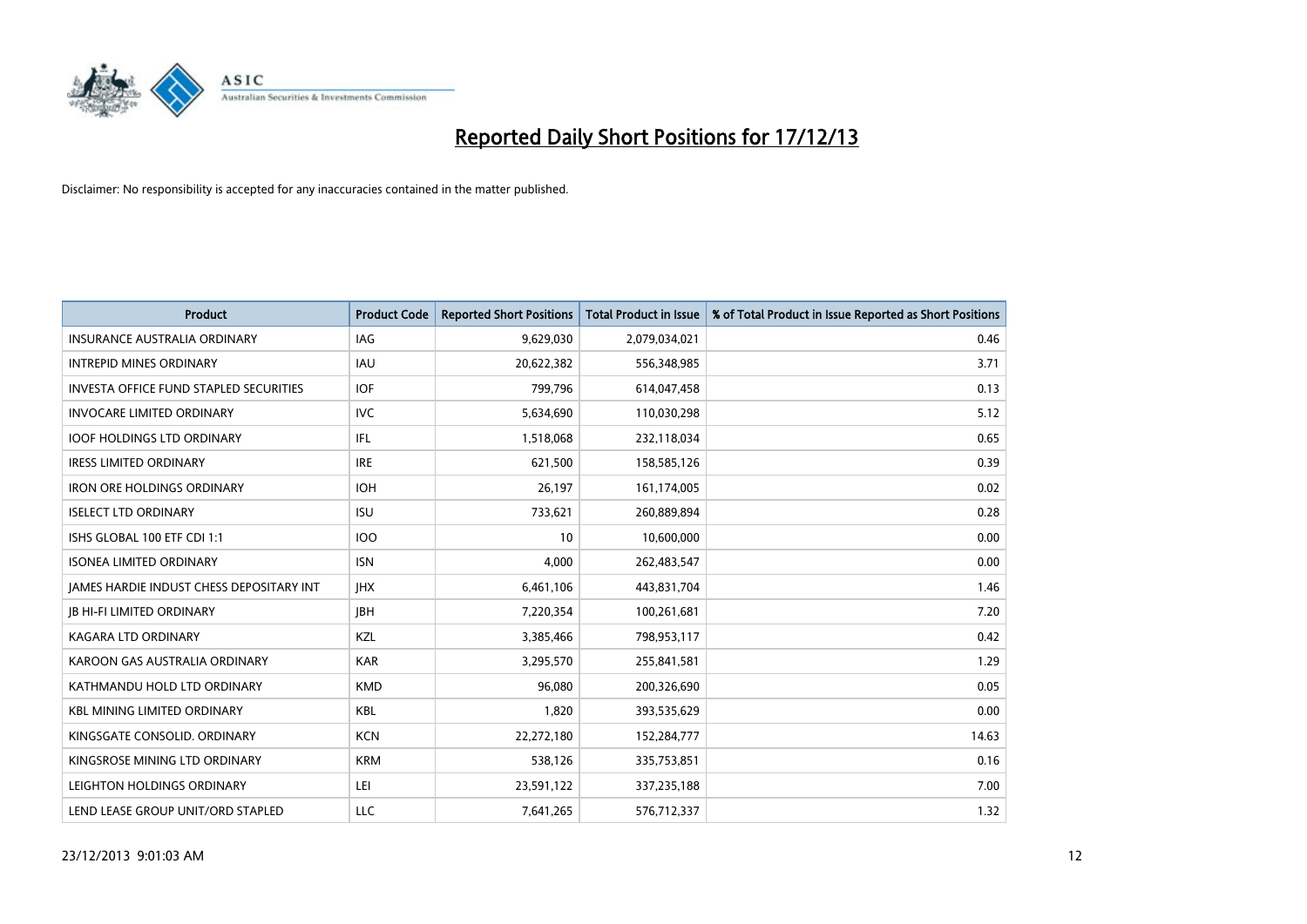

| <b>Product</b>                          | <b>Product Code</b> | <b>Reported Short Positions</b> | <b>Total Product in Issue</b> | % of Total Product in Issue Reported as Short Positions |
|-----------------------------------------|---------------------|---------------------------------|-------------------------------|---------------------------------------------------------|
| LINC ENERGY LTD ORDINARY                | <b>LNC</b>          | 4,253,959                       | 523,120,361                   | 0.81                                                    |
| LIQUEFIED NATURAL ORDINARY              | <b>LNG</b>          | 1                               | 310,829,015                   | 0.00                                                    |
| <b>LOGICAMMS LIMITED ORDINARY</b>       | <b>LCM</b>          | 29,825                          | 71,178,179                    | 0.04                                                    |
| LONESTAR RESO LTD ORDINARY              | <b>LNR</b>          | 15,679                          | 697,187,211                   | 0.00                                                    |
| LYCOPODIUM LIMITED ORDINARY             | LYL                 | 3,001                           | 38,955,103                    | 0.01                                                    |
| LYNAS CORPORATION ORDINARY              | <b>LYC</b>          | 170,598,974                     | 1,961,160,594                 | 8.70                                                    |
| M2 TELECOMMUNICATION ORDINARY           | <b>MTU</b>          | 9,028,676                       | 179,384,685                   | 5.03                                                    |
| MACA LIMITED ORDINARY                   | <b>MLD</b>          | 124,157                         | 175,050,243                   | 0.07                                                    |
| <b>MACMAHON HOLDINGS ORDINARY</b>       | <b>MAH</b>          | 1,872,644                       | 1,261,699,966                 | 0.15                                                    |
| MACO ATLAS ROADS GRP ORDINARY STAPLED   | <b>MOA</b>          | 12,335,812                      | 487,230,540                   | 2.53                                                    |
| MACQUARIE GROUP LTD DEFERRED SETTLEMENT | <b>MQGDA</b>        | 991,988                         | 321,003,726                   | 0.31                                                    |
| MACQUARIE TELECOM GP ORDINARY           | MAQ                 | 2,201                           | 20,967,121                    | 0.01                                                    |
| MAGELLAN FIN GRP LTD ORDINARY           | <b>MFG</b>          | 753,507                         | 155,830,849                   | 0.48                                                    |
| MATRIX C & E LTD ORDINARY               | <b>MCE</b>          | 2,735,465                       | 94,555,428                    | 2.89                                                    |
| <b>MAVERICK DRILLING ORDINARY</b>       | <b>MAD</b>          | 7,723,605                       | 467,726,751                   | 1.65                                                    |
| MAXITRANS INDUSTRIES ORDINARY           | <b>MXI</b>          | 508,000                         | 183,993,392                   | 0.28                                                    |
| MAYNE PHARMA LTD ORDINARY               | <b>MYX</b>          | 1,971,654                       | 563,459,968                   | 0.35                                                    |
| <b>MCALEESE LTD ORDINARY</b>            | <b>MCS</b>          | 2,579,377                       | 296,577,121                   | 0.87                                                    |
| MCMILLAN SHAKESPEARE ORDINARY           | <b>MMS</b>          | 717,080                         | 74,523,965                    | 0.96                                                    |
| MEDUSA MINING LTD ORDINARY              | <b>MML</b>          | 7,081,074                       | 207,794,301                   | 3.41                                                    |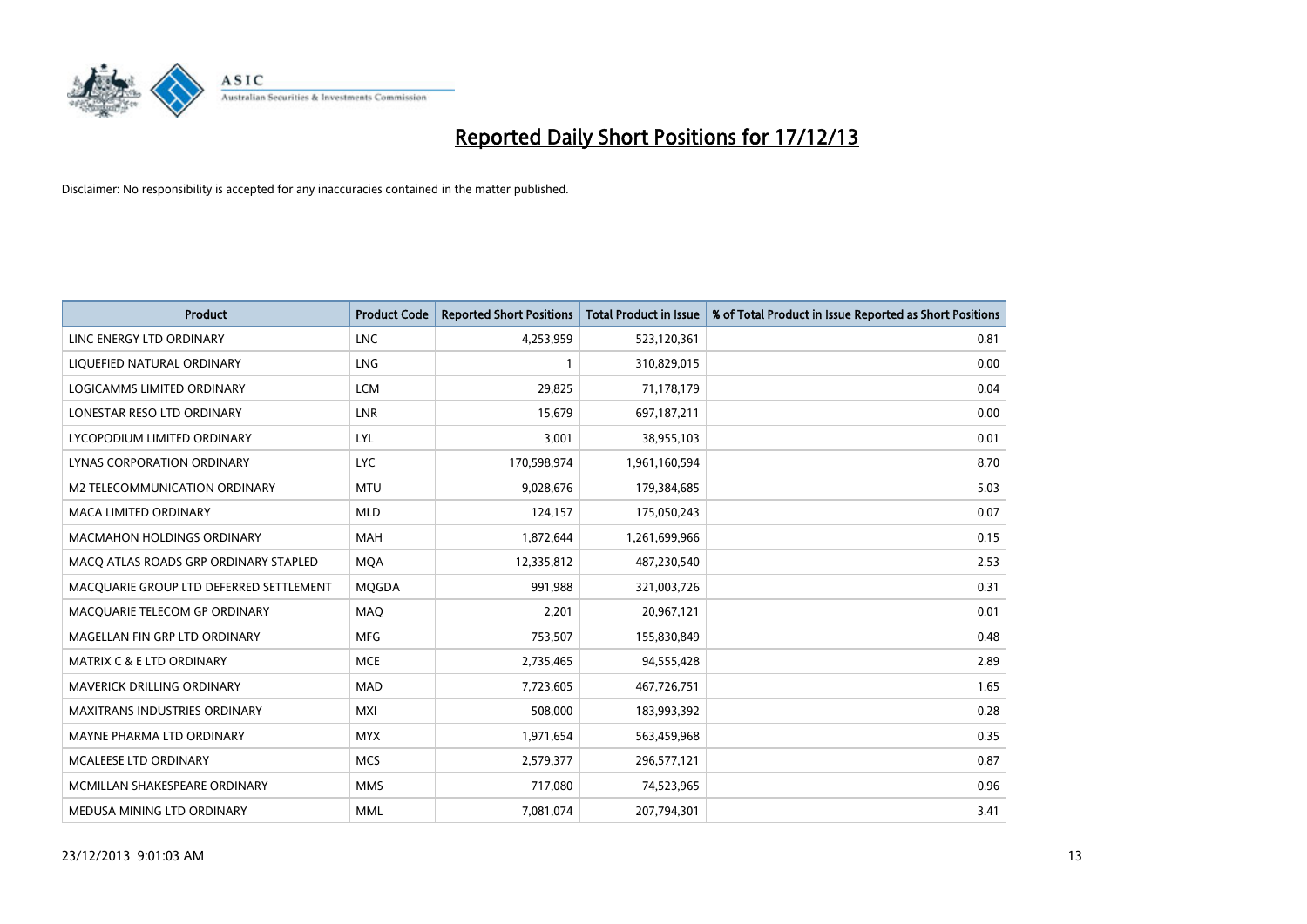

| <b>Product</b>                      | <b>Product Code</b> | <b>Reported Short Positions</b> | <b>Total Product in Issue</b> | % of Total Product in Issue Reported as Short Positions |
|-------------------------------------|---------------------|---------------------------------|-------------------------------|---------------------------------------------------------|
| MELBOURNE IT LIMITED ORDINARY       | <b>MLB</b>          | 3,000                           | 83,164,371                    | 0.00                                                    |
| MEO AUSTRALIA LTD ORDINARY          | <b>MEO</b>          | 10,845                          | 627,264,587                   | 0.00                                                    |
| MERIDIAN ENERGY INSTALMENT RECEIPTS | <b>MEZCA</b>        | 32,097                          | 1,255,413,626                 | 0.00                                                    |
| <b>MERMAID MARINE ORDINARY</b>      | <b>MRM</b>          | 1,489,276                       | 232,652,241                   | 0.64                                                    |
| MESOBLAST LIMITED ORDINARY          | <b>MSB</b>          | 9,930,491                       | 317,350,901                   | 3.13                                                    |
| METALS X LIMITED ORDINARY           | <b>MLX</b>          | 46,230                          | 1,655,386,110                 | 0.00                                                    |
| METCASH LIMITED ORDINARY            | <b>MTS</b>          | 106,968,991                     | 880,704,786                   | 12.15                                                   |
| METMINCO LIMITED ORDINARY           | <b>MNC</b>          | 620,607                         | 1,749,543,023                 | 0.04                                                    |
| MIGHTY RIVER POWER ORDINARY         | <b>MYT</b>          | 1,950,939                       | 1,400,000,094                 | 0.14                                                    |
| MILTON CORPORATION ORDINARY         | <b>MLT</b>          | 26,445                          | 627,357,755                   | 0.00                                                    |
| MINCOR RESOURCES NL ORDINARY        | <b>MCR</b>          | 2,286,405                       | 188,208,274                   | 1.21                                                    |
| MINERAL DEPOSITS ORDINARY           | <b>MDL</b>          | 1,081,088                       | 83,538,786                    | 1.29                                                    |
| MINERAL RESOURCES. ORDINARY         | <b>MIN</b>          | 3,972,665                       | 186,112,198                   | 2.13                                                    |
| MINT WIRELESS ORDINARY              | <b>MNW</b>          | 453,186                         | 403,872,395                   | 0.11                                                    |
| MIRABELA NICKEL LTD ORDINARY        | <b>MBN</b>          | 23,099,744                      | 876,801,147                   | 2.63                                                    |
| MIRVAC GROUP STAPLED SECURITIES     | <b>MGR</b>          | 1,220,864                       | 3,664,938,678                 | 0.03                                                    |
| MOBILE EMBRACE LTD ORDINARY         | <b>MBE</b>          | 4,500                           | 323,077,790                   | 0.00                                                    |
| MOLOPO ENERGY LTD ORDINARY          | <b>MPO</b>          | 100,365                         | 246,724,091                   | 0.04                                                    |
| MONADELPHOUS GROUP ORDINARY         | <b>MND</b>          | 11,954,956                      | 92,308,047                    | 12.95                                                   |
| MORTGAGE CHOICE LTD ORDINARY        | <b>MOC</b>          | 78,237                          | 123,780,387                   | 0.06                                                    |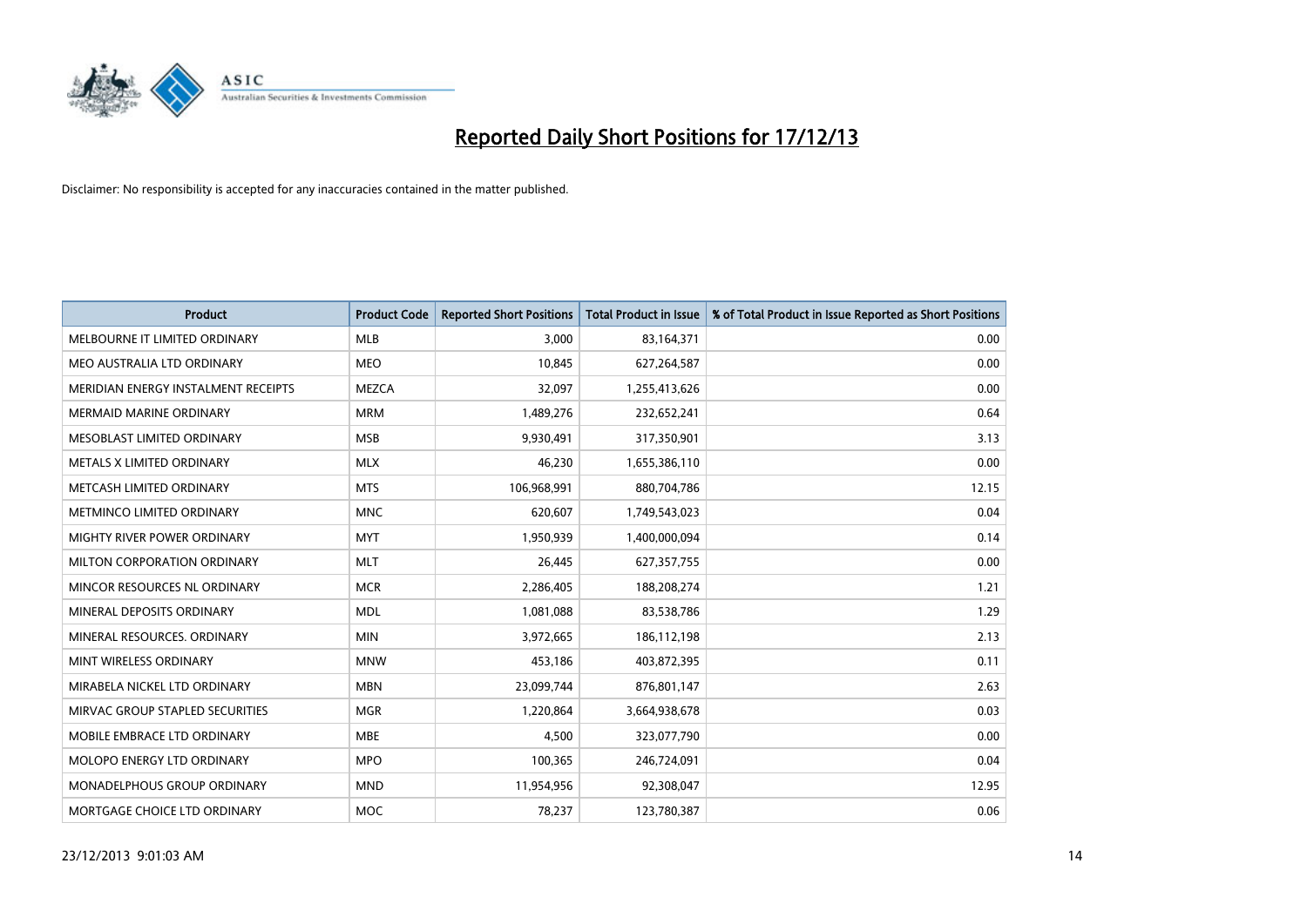

| <b>Product</b>                    | <b>Product Code</b> | <b>Reported Short Positions</b> | <b>Total Product in Issue</b> | % of Total Product in Issue Reported as Short Positions |
|-----------------------------------|---------------------|---------------------------------|-------------------------------|---------------------------------------------------------|
| <b>MOUNT GIBSON IRON ORDINARY</b> | <b>MGX</b>          | 6,142,625                       | 1,090,584,232                 | 0.56                                                    |
| MULTIPLEX SITES SITES             | <b>MXUPA</b>        | 1,474                           | 4,500,000                     | 0.03                                                    |
| MURCHISON METALS LTD ORDINARY     | <b>MMX</b>          | 216,291                         | 450,497,346                   | 0.05                                                    |
| MYER HOLDINGS LTD ORDINARY        | <b>MYR</b>          | 71,412,897                      | 585,684,551                   | 12.19                                                   |
| NANOSONICS LIMITED ORDINARY       | <b>NAN</b>          | 129,687                         | 263,125,129                   | 0.05                                                    |
| NATIONAL AUST. BANK ORDINARY      | <b>NAB</b>          | 5,600,036                       | 2,349,453,562                 | 0.24                                                    |
| NAVITAS LIMITED ORDINARY          | <b>NVT</b>          | 3,473,105                       | 375,416,910                   | 0.93                                                    |
| NEON ENERGY LIMITED ORDINARY      | <b>NEN</b>          | 893,373                         | 553,037,848                   | 0.16                                                    |
| NEUREN PHARMACEUT, ORDINARY       | <b>NEU</b>          | 10,403                          | 1,493,120,164                 | 0.00                                                    |
| NEW HOPE CORPORATION ORDINARY     | <b>NHC</b>          | 553,043                         | 830,767,542                   | 0.07                                                    |
| NEWCREST MINING ORDINARY          | <b>NCM</b>          | 6,781,010                       | 766,510,971                   | 0.88                                                    |
| NEWS CORP A NON-VOTING CDI        | <b>NWSLV</b>        | 1,480,383                       | 4,018,120                     | 36.84                                                   |
| NEWS CORP B VOTING CDI            | <b>NWS</b>          | 3,118,069                       | 21,223,350                    | 14.69                                                   |
| NEWSAT LIMITED ORDINARY           | <b>NWT</b>          | 413,011                         | 591,460,931                   | 0.07                                                    |
| NEXTDC LIMITED ORDINARY           | <b>NXT</b>          | 8,527,024                       | 192,904,486                   | 4.42                                                    |
| NEXUS ENERGY LIMITED ORDINARY     | <b>NXS</b>          | 2,109,740                       | 1,330,219,459                 | 0.16                                                    |
| NIB HOLDINGS LIMITED ORDINARY     | <b>NHF</b>          | 3,708,879                       | 439,004,182                   | 0.84                                                    |
| NICK SCALI LIMITED ORDINARY       | <b>NCK</b>          | 838                             | 81,000,000                    | 0.00                                                    |
| NIDO PETROLEUM ORDINARY           | <b>NDO</b>          | 42,500                          | 2,046,650,968                 | 0.00                                                    |
| NINE ENTERTAINMENT ORDINARY       | <b>NEC</b>          | 738,499                         | 940,293,562                   | 0.08                                                    |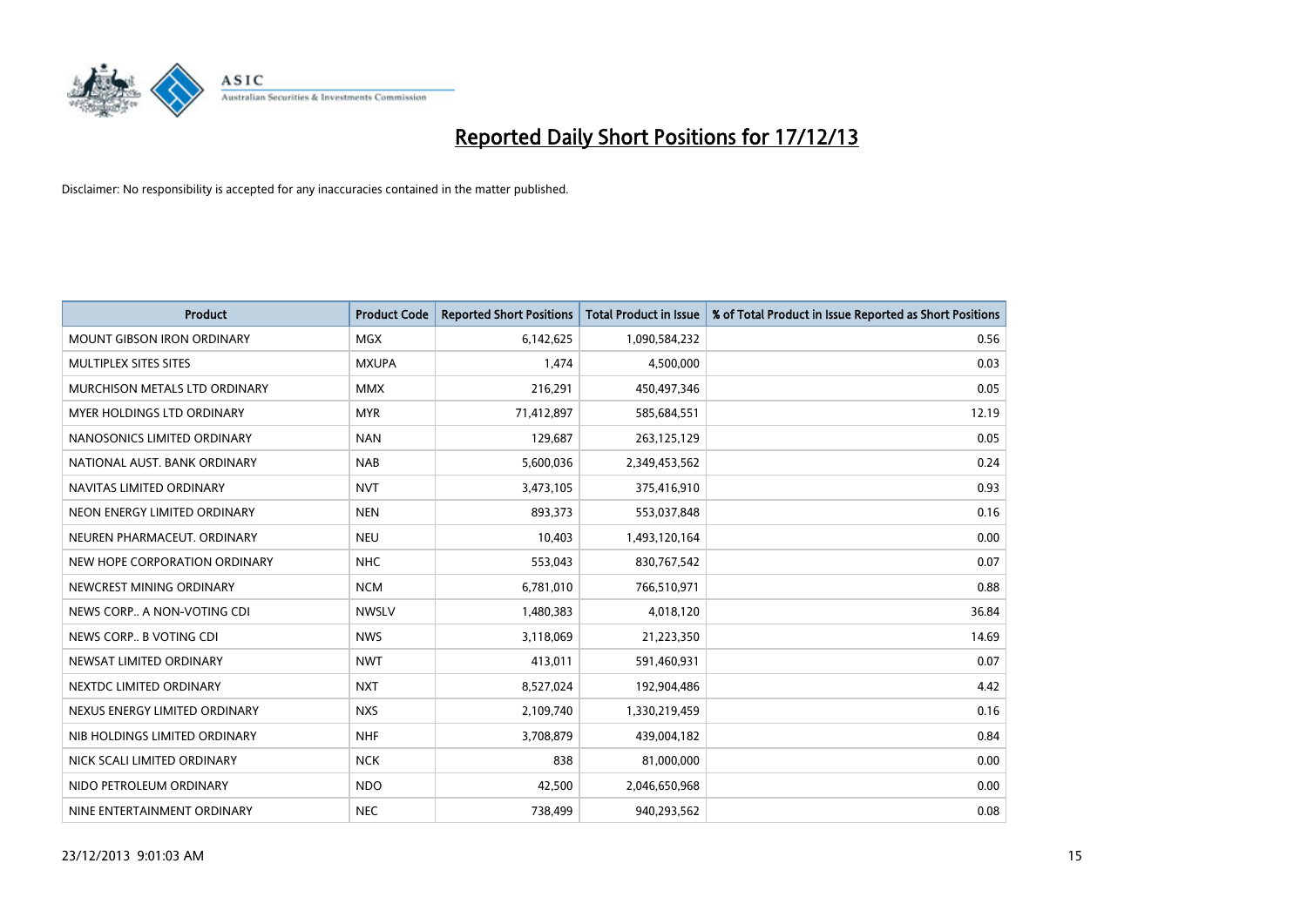

| <b>Product</b>                        | <b>Product Code</b> | <b>Reported Short Positions</b> | <b>Total Product in Issue</b> | % of Total Product in Issue Reported as Short Positions |
|---------------------------------------|---------------------|---------------------------------|-------------------------------|---------------------------------------------------------|
| NOBLE MINERAL RES ORDINARY            | <b>NMG</b>          | 2,365,726                       | 666,397,952                   | 0.36                                                    |
| NORTHERN IRON LTD ORDINARY            | <b>NFE</b>          | 108,190                         | 484,405,314                   | 0.02                                                    |
| NORTHERN STAR ORDINARY                | <b>NST</b>          | 4,465,616                       | 428,369,762                   | 1.04                                                    |
| NOVOGEN LIMITED ORDINARY              | <b>NRT</b>          | 79,601                          | 158,625,294                   | 0.05                                                    |
| NRW HOLDINGS LIMITED ORDINARY         | <b>NWH</b>          | 18,022,600                      | 278,888,011                   | 6.46                                                    |
| NUCOAL RESOURCES LTD ORDINARY         | <b>NCR</b>          | 90,001                          | 768,612,354                   | 0.01                                                    |
| NUFARM LIMITED ORDINARY               | <b>NUF</b>          | 14,930,461                      | 263,643,448                   | 5.66                                                    |
| OAKTON LIMITED ORDINARY               | <b>OKN</b>          | 567,941                         | 89,968,985                    | 0.63                                                    |
| OCEANAGOLD CORP. CHESS DEPOSITARY INT | <b>OGC</b>          | 1,685,898                       | 300,350,129                   | 0.56                                                    |
| OIL SEARCH LTD ORDINARY               | OSH                 | 7,203,288                       | 1,343,361,150                 | 0.54                                                    |
| OM HOLDINGS LIMITED ORDINARY          | <b>OMH</b>          | 2,557,155                       | 733,423,337                   | 0.35                                                    |
| ORICA LIMITED ORDINARY                | ORI                 | 9,088,668                       | 368,203,632                   | 2.47                                                    |
| ORIGIN ENERGY ORDINARY                | <b>ORG</b>          | 7,348,379                       | 1,101,228,124                 | 0.67                                                    |
| OROCOBRE LIMITED ORDINARY             | <b>ORE</b>          | 925,372                         | 132,041,911                   | 0.70                                                    |
| OROTONGROUP LIMITED ORDINARY          | ORL                 | 97,010                          | 40,880,902                    | 0.24                                                    |
| OZ MINERALS ORDINARY                  | OZL                 | 20,573,354                      | 303,470,022                   | 6.78                                                    |
| OZFOREX GROUP LTD ORDINARY            | <b>OFX</b>          | 2,249,396                       | 240,000,000                   | 0.94                                                    |
| <b>PACIFIC BRANDS ORDINARY</b>        | <b>PBG</b>          | 6,885,543                       | 912,915,695                   | 0.75                                                    |
| PACT GROUP HLDGS LTD ORDINARY         | <b>PGH</b>          | 768,145                         | 294,097,961                   | 0.26                                                    |
| PALADIN ENERGY LTD ORDINARY           | <b>PDN</b>          | 98,567,574                      | 964,118,567                   | 10.22                                                   |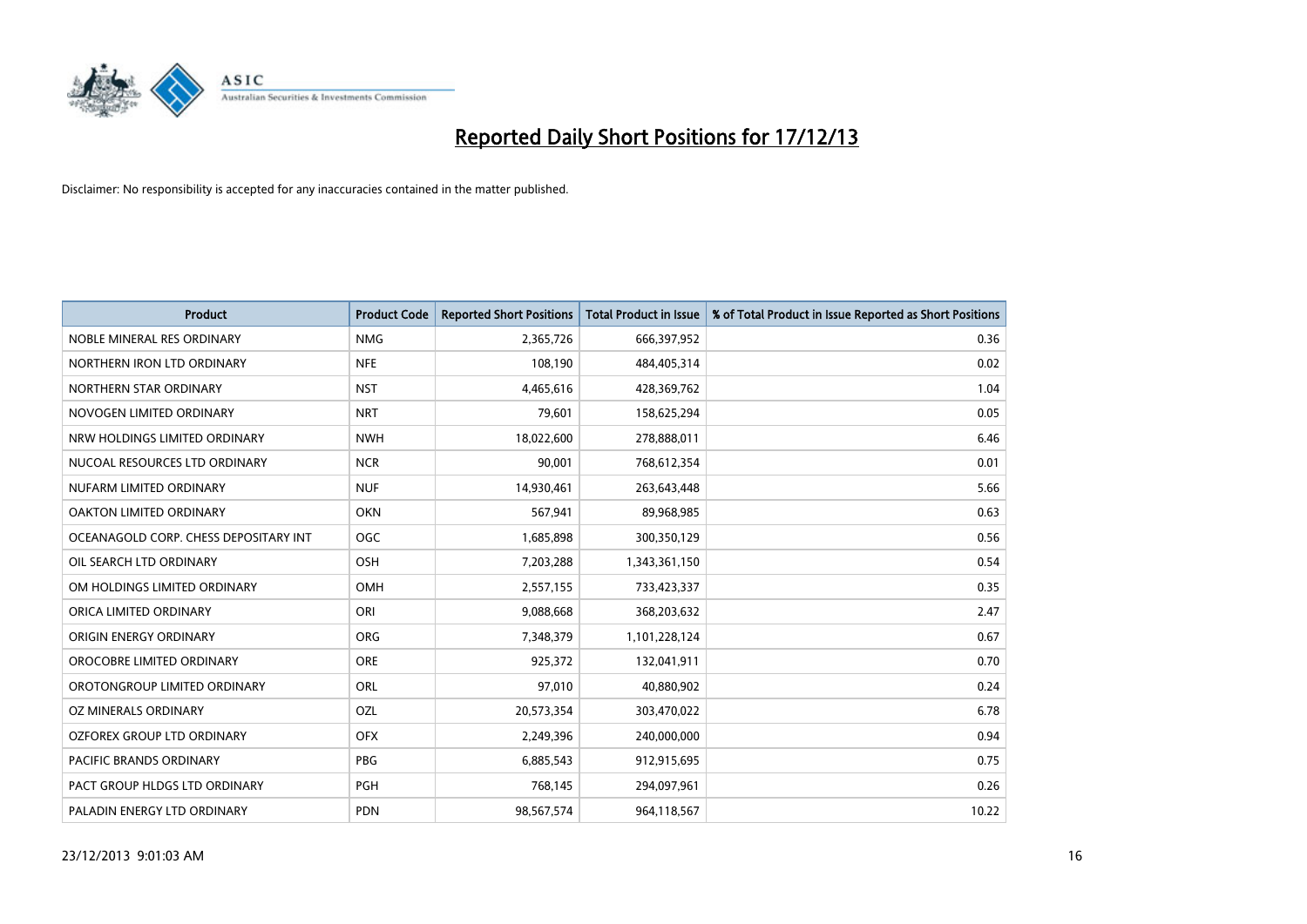

| <b>Product</b>                | <b>Product Code</b> | <b>Reported Short Positions</b> | <b>Total Product in Issue</b> | % of Total Product in Issue Reported as Short Positions |
|-------------------------------|---------------------|---------------------------------|-------------------------------|---------------------------------------------------------|
| PANAUST LIMITED ORDINARY      | <b>PNA</b>          | 4,421,829                       | 619,765,589                   | 0.71                                                    |
| PANORAMIC RESOURCES ORDINARY  | PAN                 | 2,215,779                       | 295,085,132                   | 0.75                                                    |
| PANTERRA GOLD LTD ORDINARY    | PGI                 | $\mathbf{1}$                    | 769,414,346                   | 0.00                                                    |
| PAPERLINX LIMITED ORDINARY    | <b>PPX</b>          | 89,918                          | 609,280,761                   | 0.01                                                    |
| PAPILLON RES LTD ORDINARY     | PIR                 | 8,923,929                       | 339,444,210                   | 2.63                                                    |
| PATTIES FOODS LTD ORDINARY    | PFL                 | 42,653                          | 139,144,338                   | 0.03                                                    |
| PEET LIMITED ORDINARY         | <b>PPC</b>          | 454,855                         | 433,389,348                   | 0.10                                                    |
| PENINSULA ENERGY LTD ORDINARY | <b>PEN</b>          | $\mathbf{1}$                    | 3,045,547,081                 | 0.00                                                    |
| PERILYA LIMITED ORDINARY      | PEM                 | 51,062                          | 769,316,426                   | 0.01                                                    |
| PERPETUAL LIMITED ORDINARY    | PPT                 | 2,452,280                       | 42,002,824                    | 5.84                                                    |
| PERSEUS MINING LTD ORDINARY   | PRU                 | 11,690,764                      | 457,962,088                   | 2.55                                                    |
| PHARMAXIS LTD ORDINARY        | <b>PXS</b>          | 948,311                         | 309,046,349                   | 0.31                                                    |
| PHOSPHAGENICS LTD. ORDINARY   | POH                 | 50,000                          | 1,020,465,957                 | 0.00                                                    |
| PLATINUM ASSET ORDINARY       | <b>PTM</b>          | 543,370                         | 578,655,695                   | 0.09                                                    |
| PLATINUM AUSTRALIA ORDINARY   | <b>PLA</b>          | 836,127                         | 504,968,043                   | 0.17                                                    |
| PMI GOLD CORP CDI 1:1         | <b>PVM</b>          | 247,824                         | 165,052,854                   | 0.15                                                    |
| PMP LIMITED ORDINARY          | <b>PMP</b>          | 1,588,077                       | 323,781,124                   | 0.49                                                    |
| PRANA BIOTECHNOLOGY ORDINARY  | <b>PBT</b>          | 638,114                         | 416,226,146                   | 0.15                                                    |
| PREMIER INVESTMENTS ORDINARY  | <b>PMV</b>          | 1,852,067                       | 155,314,874                   | 1.19                                                    |
| PRIMA BIOMED LTD ORDINARY     | <b>PRR</b>          | 1,018,378                       | 1,228,709,341                 | 0.08                                                    |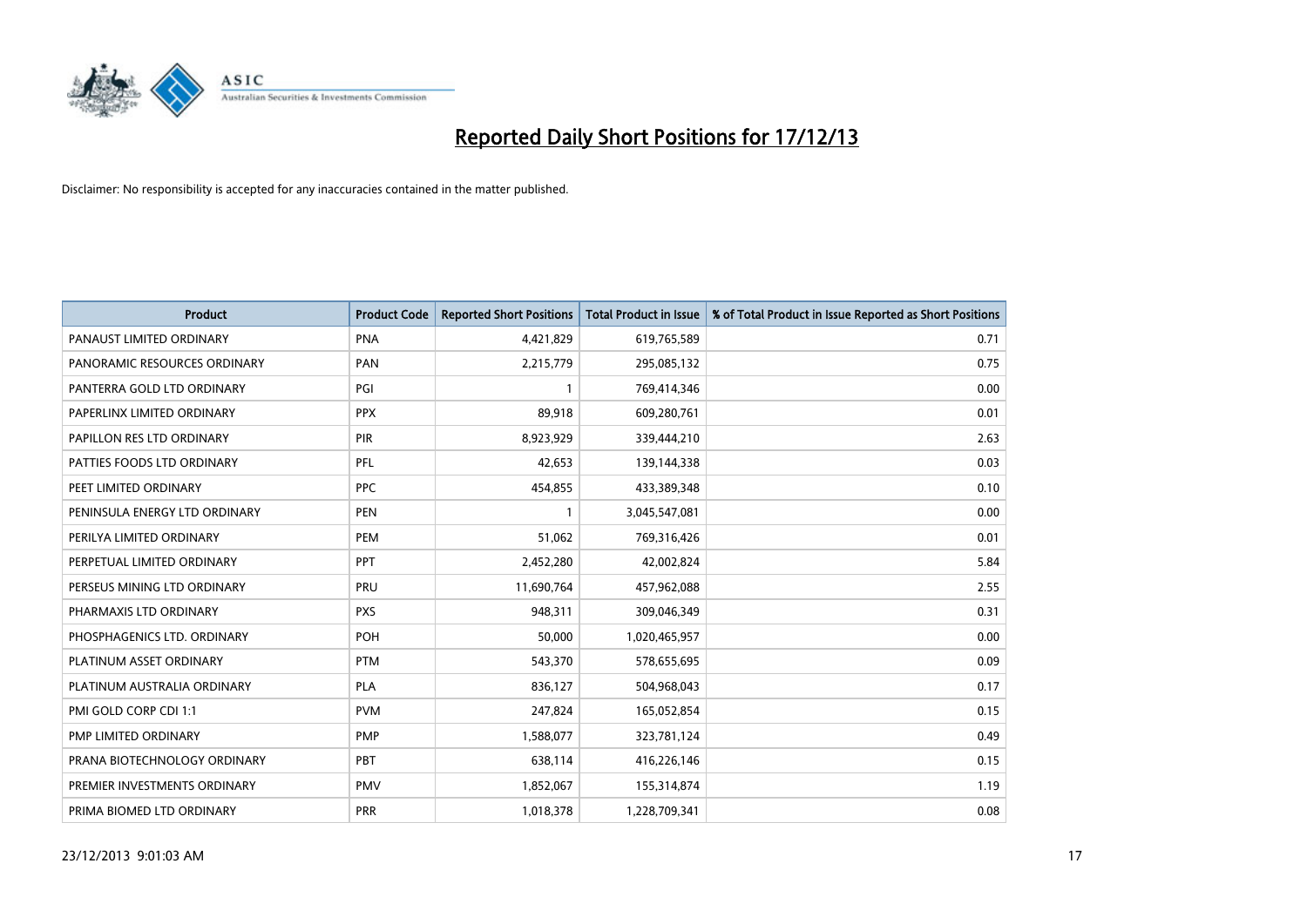

| <b>Product</b>                    | <b>Product Code</b> | <b>Reported Short Positions</b> | <b>Total Product in Issue</b> | % of Total Product in Issue Reported as Short Positions |
|-----------------------------------|---------------------|---------------------------------|-------------------------------|---------------------------------------------------------|
| PRIMARY HEALTH CARE ORDINARY      | <b>PRY</b>          | 19,290,783                      | 504,956,647                   | 3.82                                                    |
| PRIME MEDIA GRP LTD ORDINARY      | PRT                 | 1,388,768                       | 366,330,303                   | 0.38                                                    |
| PROGRAMMED ORDINARY               | <b>PRG</b>          | 161,334                         | 118,229,190                   | 0.14                                                    |
| <b>QANTAS AIRWAYS ORDINARY</b>    | QAN                 | 58,075,129                      | 2,196,330,250                 | 2.64                                                    |
| OBE INSURANCE GROUP ORDINARY      | <b>OBE</b>          | 24,571,721                      | 1,226,855,950                 | 2.00                                                    |
| ORXPHARMA LTD ORDINARY            | <b>QRX</b>          | 66,492                          | 164,095,969                   | 0.04                                                    |
| <b>QUBE HOLDINGS LTD ORDINARY</b> | QUB                 | 11,516,950                      | 931,433,499                   | 1.24                                                    |
| RAMELIUS RESOURCES ORDINARY       | <b>RMS</b>          | 508,005                         | 365,380,380                   | 0.14                                                    |
| RAMSAY HEALTH CARE ORDINARY       | <b>RHC</b>          | 2,314,756                       | 202,081,252                   | 1.15                                                    |
| <b>RCR TOMLINSON ORDINARY</b>     | <b>RCR</b>          | 1,547,991                       | 136,696,590                   | 1.13                                                    |
| <b>REA GROUP ORDINARY</b>         | <b>REA</b>          | 1,064,754                       | 131,714,699                   | 0.81                                                    |
| RECALL HOLDINGS LTD ORDINARY      | <b>REC</b>          | 1,880,917                       | 312,000,000                   | 0.60                                                    |
| RECKON LIMITED ORDINARY           | <b>RKN</b>          | 181,154                         | 126,913,066                   | 0.14                                                    |
| <b>RED 5 LIMITED ORDINARY</b>     | <b>RED</b>          | 162,100                         | 759,451,008                   | 0.02                                                    |
| <b>RED FORK ENERGY ORDINARY</b>   | <b>RFE</b>          | 4,353,445                       | 501,051,719                   | 0.87                                                    |
| REDBANK ENERGY LTD ORDINARY       | <b>AEI</b>          | 13                              | 786,287                       | 0.00                                                    |
| REECE AUSTRALIA LTD. ORDINARY     | <b>REH</b>          | 436                             | 99,600,000                    | 0.00                                                    |
| REED RESOURCES LTD ORDINARY       | <b>RDR</b>          | 250,000                         | 523,453,895                   | 0.05                                                    |
| <b>REGIS RESOURCES ORDINARY</b>   | <b>RRL</b>          | 10,561,606                      | 497,985,884                   | 2.12                                                    |
| RESMED INC CDI 10:1               | <b>RMD</b>          | 34,430,121                      | 1,420,542,770                 | 2.42                                                    |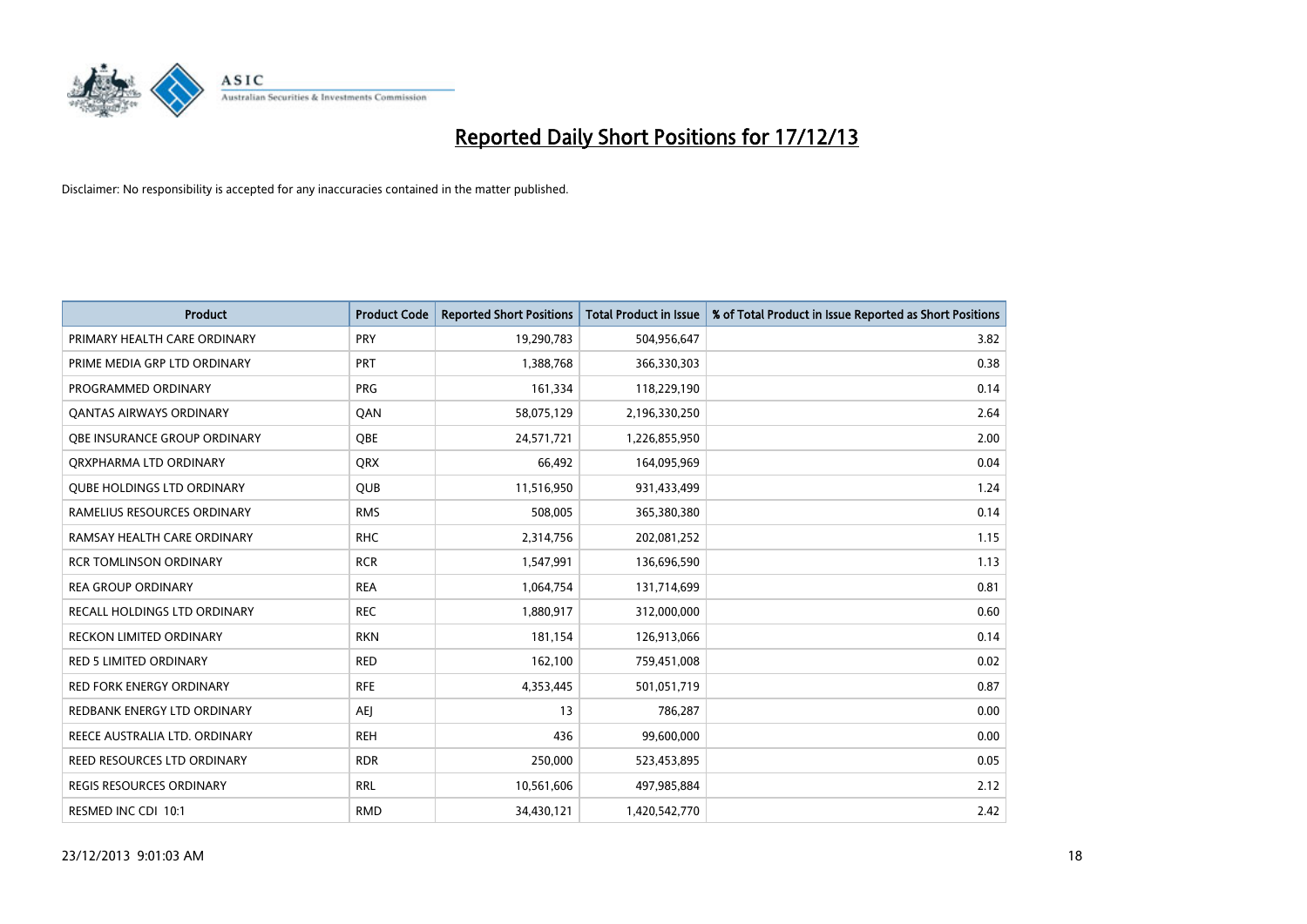

| <b>Product</b>                        | <b>Product Code</b> | <b>Reported Short Positions</b> | <b>Total Product in Issue</b> | % of Total Product in Issue Reported as Short Positions |
|---------------------------------------|---------------------|---------------------------------|-------------------------------|---------------------------------------------------------|
| <b>RESOLUTE MINING ORDINARY</b>       | <b>RSG</b>          | 11,414,520                      | 640,994,224                   | 1.78                                                    |
| RESOURCE EQUIP LTD ORDINARY           | <b>RQL</b>          | 5,000                           | 249,065,471                   | 0.00                                                    |
| <b>RESOURCE GENERATION ORDINARY</b>   | <b>RES</b>          | 224,300                         | 581,380,338                   | 0.04                                                    |
| RETAIL FOOD GROUP ORDINARY            | <b>RFG</b>          | 3,119,953                       | 142,706,772                   | 2.19                                                    |
| REX MINERALS LIMITED ORDINARY         | <b>RXM</b>          | 1,902,568                       | 188,907,284                   | 1.01                                                    |
| <b>RHG LIMITED ORDINARY</b>           | <b>RHG</b>          | 1,085                           | 308,483,177                   | 0.00                                                    |
| RIDLEY CORPORATION ORDINARY           | <b>RIC</b>          | 107,637                         | 307,817,071                   | 0.03                                                    |
| RIO TINTO LIMITED ORDINARY            | <b>RIO</b>          | 5,884,603                       | 435,758,720                   | 1.35                                                    |
| ROBUST RESOURCES ORDINARY             | <b>ROL</b>          | 4,000                           | 102,830,646                   | 0.00                                                    |
| ROC OIL COMPANY ORDINARY              | <b>ROC</b>          | 1,035,540                       | 686,461,740                   | 0.15                                                    |
| ROYAL WOLF HOLDINGS ORDINARY          | <b>RWH</b>          | 189,393                         | 100,387,052                   | 0.19                                                    |
| <b>RURALCO HOLDINGS ORDINARY</b>      | <b>RHL</b>          | 1,408                           | 55,019,284                    | 0.00                                                    |
| SAI GLOBAL LIMITED ORDINARY           | SAI                 | 7,466,878                       | 210,750,820                   | 3.54                                                    |
| SALMAT LIMITED ORDINARY               | <b>SLM</b>          | 998                             | 159,812,799                   | 0.00                                                    |
| SAMSON OIL & GAS LTD ORDINARY         | SSN                 | 1,878,000                       | 2,547,627,193                 | 0.07                                                    |
| SANDFIRE RESOURCES ORDINARY           | <b>SFR</b>          | 1,352,258                       | 155,640,968                   | 0.87                                                    |
| SANTOS LTD ORDINARY                   | <b>STO</b>          | 6,557,846                       | 970,209,994                   | 0.68                                                    |
| SARACEN MINERAL ORDINARY              | <b>SAR</b>          | 1,796,624                       | 595,263,186                   | 0.30                                                    |
| SCA PROPERTY GROUP STAPLED SECURITIES | <b>SCP</b>          | 35,870,494                      | 648,628,320                   | 5.53                                                    |
| SEDGMAN LIMITED ORDINARY              | <b>SDM</b>          | 239,507                         | 223,224,636                   | 0.11                                                    |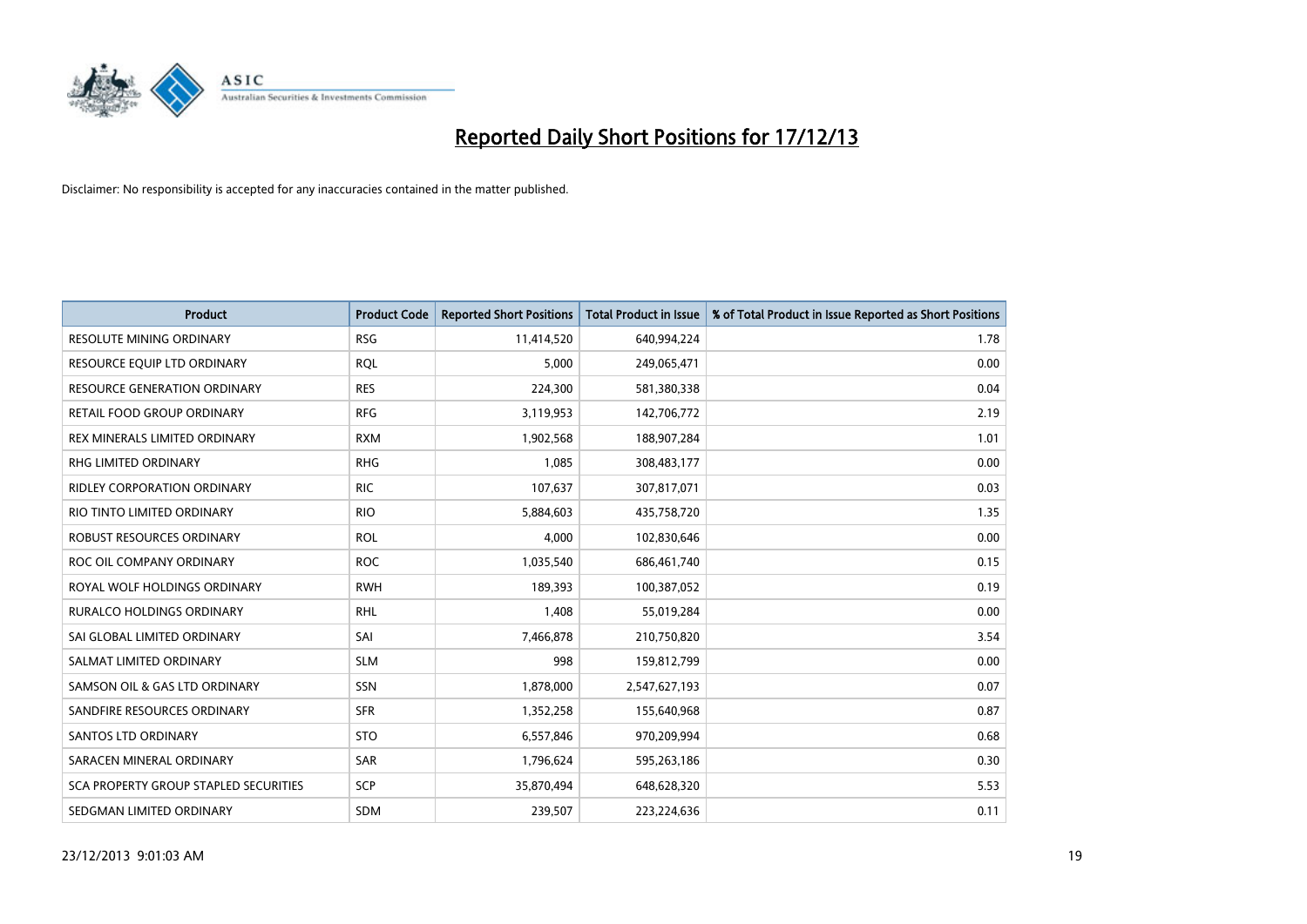

| <b>Product</b>                           | <b>Product Code</b> | <b>Reported Short Positions</b> | <b>Total Product in Issue</b> | % of Total Product in Issue Reported as Short Positions |
|------------------------------------------|---------------------|---------------------------------|-------------------------------|---------------------------------------------------------|
| SEEK LIMITED ORDINARY                    | <b>SEK</b>          | 13,010,593                      | 339,132,780                   | 3.84                                                    |
| SELECT HARVESTS ORDINARY                 | SHV                 | 26,867                          | 57,815,720                    | 0.05                                                    |
| SENEX ENERGY LIMITED ORDINARY            | <b>SXY</b>          | 11,443,781                      | 1,144,008,917                 | 1.00                                                    |
| SERVCORP LIMITED ORDINARY                | SRV                 | 299                             | 98,432,275                    | 0.00                                                    |
| SERVICE STREAM ORDINARY                  | SSM                 | 100                             | 284,443,570                   | 0.00                                                    |
| SEVEN GROUP HOLDINGS ORDINARY            | <b>SVW</b>          | 4,250,886                       | 308,160,281                   | 1.38                                                    |
| SEVEN WEST MEDIA LTD ORDINARY            | <b>SWM</b>          | 7,104,493                       | 999,160,872                   | 0.71                                                    |
| SIGMA PHARMACEUTICAL ORDINARY            | <b>SIP</b>          | 4,190,465                       | 1,125,275,419                 | 0.37                                                    |
| SILEX SYSTEMS ORDINARY                   | <b>SLX</b>          | 2,644,169                       | 170,297,752                   | 1.55                                                    |
| SILVER CHEF LIMITED ORDINARY             | SIV                 | 22,886                          | 29,333,629                    | 0.08                                                    |
| SILVER LAKE RESOURCE ORDINARY            | <b>SLR</b>          | 17,453,031                      | 437,594,758                   | 3.99                                                    |
| SIMS METAL MGMT LTD ORDINARY             | SGM                 | 9,651,752                       | 204,434,248                   | 4.72                                                    |
| SINGAPORE TELECOMM. CHESS DEPOSITARY INT | SGT                 | 4,762,623                       | 157,696,918                   | 3.02                                                    |
| SINO GAS ENERGY ORDINARY                 | SEH                 | 317,897                         | 1,453,304,154                 | 0.02                                                    |
| SIRIUS RESOURCES NL ORDINARY             | <b>SIR</b>          | 9,207,530                       | 261,930,167                   | 3.52                                                    |
| SIRTEX MEDICAL ORDINARY                  | <b>SRX</b>          | 471,102                         | 56,108,439                    | 0.84                                                    |
| SKILLED GROUP LTD ORDINARY               | <b>SKE</b>          | 4,267,313                       | 233,871,364                   | 1.82                                                    |
| <b>SKY NETWORK ORDINARY</b>              | <b>SKT</b>          | 80,200                          | 389,139,785                   | 0.02                                                    |
| SKYCITY ENT GRP LTD ORDINARY             | <b>SKC</b>          | 125,784                         | 580,016,676                   | 0.02                                                    |
| <b>SLATER &amp; GORDON ORDINARY</b>      | SGH                 | 953                             | 202,481,656                   | 0.00                                                    |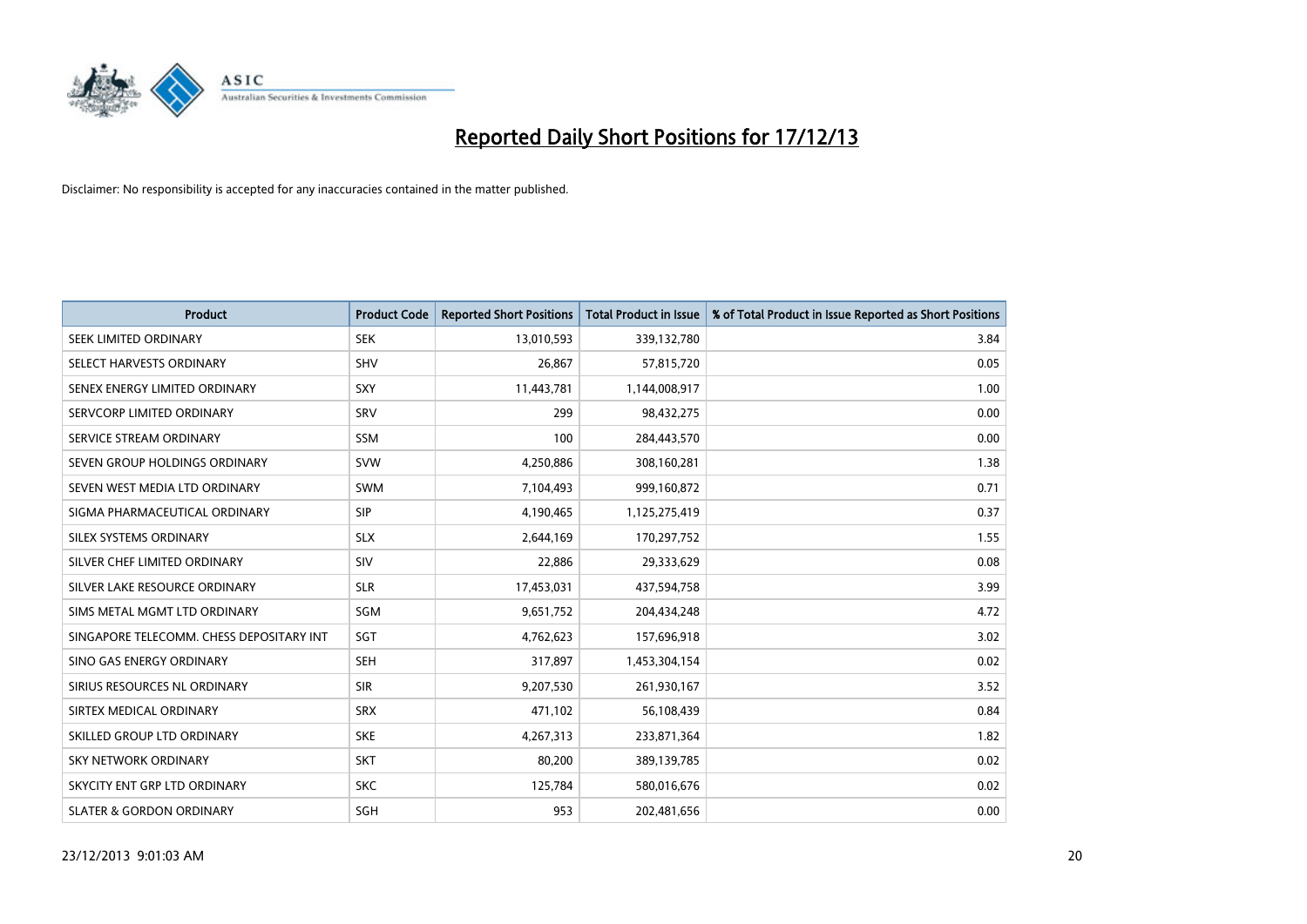

| <b>Product</b>                           | <b>Product Code</b> | <b>Reported Short Positions</b> | <b>Total Product in Issue</b> | % of Total Product in Issue Reported as Short Positions |
|------------------------------------------|---------------------|---------------------------------|-------------------------------|---------------------------------------------------------|
| SMS MANAGEMENT, ORDINARY                 | <b>SMX</b>          | 4,037,668                       | 70,099,763                    | 5.76                                                    |
| SONIC HEALTHCARE ORDINARY                | <b>SHL</b>          | 4,893,073                       | 400,511,056                   | 1.22                                                    |
| SOUL PATTINSON (W.H) ORDINARY            | SOL                 | 98,230                          | 239,395,320                   | 0.04                                                    |
| SOUTH BOULDER MINES ORDINARY             | <b>STB</b>          | 1                               | 128,027,826                   | 0.00                                                    |
| SP AUSNET STAPLED SECURITIES             | SPN                 | 45,215,042                      | 3,376,325,523                 | 1.34                                                    |
| SPARK INFRASTRUCTURE STAPLED NOTE & UNIT | SKI                 | 50,183,392                      | 1,326,734,264                 | 3.78                                                    |
| SPDR 200 FUND ETF UNITS                  | <b>STW</b>          | 79.800                          | 44,478,688                    | 0.18                                                    |
| SPDR 200 RESOURCES ETF UNITS             | <b>OZR</b>          | 66,188                          | 1,501,132                     | 4.41                                                    |
| SPDR SMALL ORDS ETF UNITS                | SSO                 | 199,018                         | 800,855                       | 24.85                                                   |
| SPECIALTY FASHION ORDINARY               | <b>SFH</b>          | 50,001                          | 192,236,121                   | 0.03                                                    |
| ST BARBARA LIMITED ORDINARY              | SBM                 | 21,639,117                      | 488,074,077                   | 4.43                                                    |
| STARPHARMA HOLDINGS ORDINARY             | <b>SPL</b>          | 14,109,110                      | 284,574,948                   | 4.96                                                    |
| STEADFAST GROUP LTD ORDINARY             | <b>SDF</b>          | 1,132,035                       | 500,971,408                   | 0.23                                                    |
| STHN CROSS MEDIA ORDINARY                | <b>SXL</b>          | 3,190,803                       | 705,099,800                   | 0.45                                                    |
| STOCKLAND UNITS/ORD STAPLED              | SGP                 | 8,741,835                       | 2,305,750,747                 | 0.38                                                    |
| STRAITS RES LTD. ORDINARY                | SRO                 | 31,522                          | 1,164,150,159                 | 0.00                                                    |
| STRIKE ENERGY LTD ORDINARY               | <b>STX</b>          | 5,000                           | 706,519,664                   | 0.00                                                    |
| <b>STW COMMUNICATIONS ORDINARY</b>       | SGN                 | 617,149                         | 403,828,512                   | 0.15                                                    |
| SUNCORP GROUP LTD ORDINARY               | <b>SUN</b>          | 4,091,974                       | 1,286,600,980                 | 0.32                                                    |
| SUNDANCE ENERGY ORDINARY                 | <b>SEA</b>          | 303,209                         | 462,611,982                   | 0.07                                                    |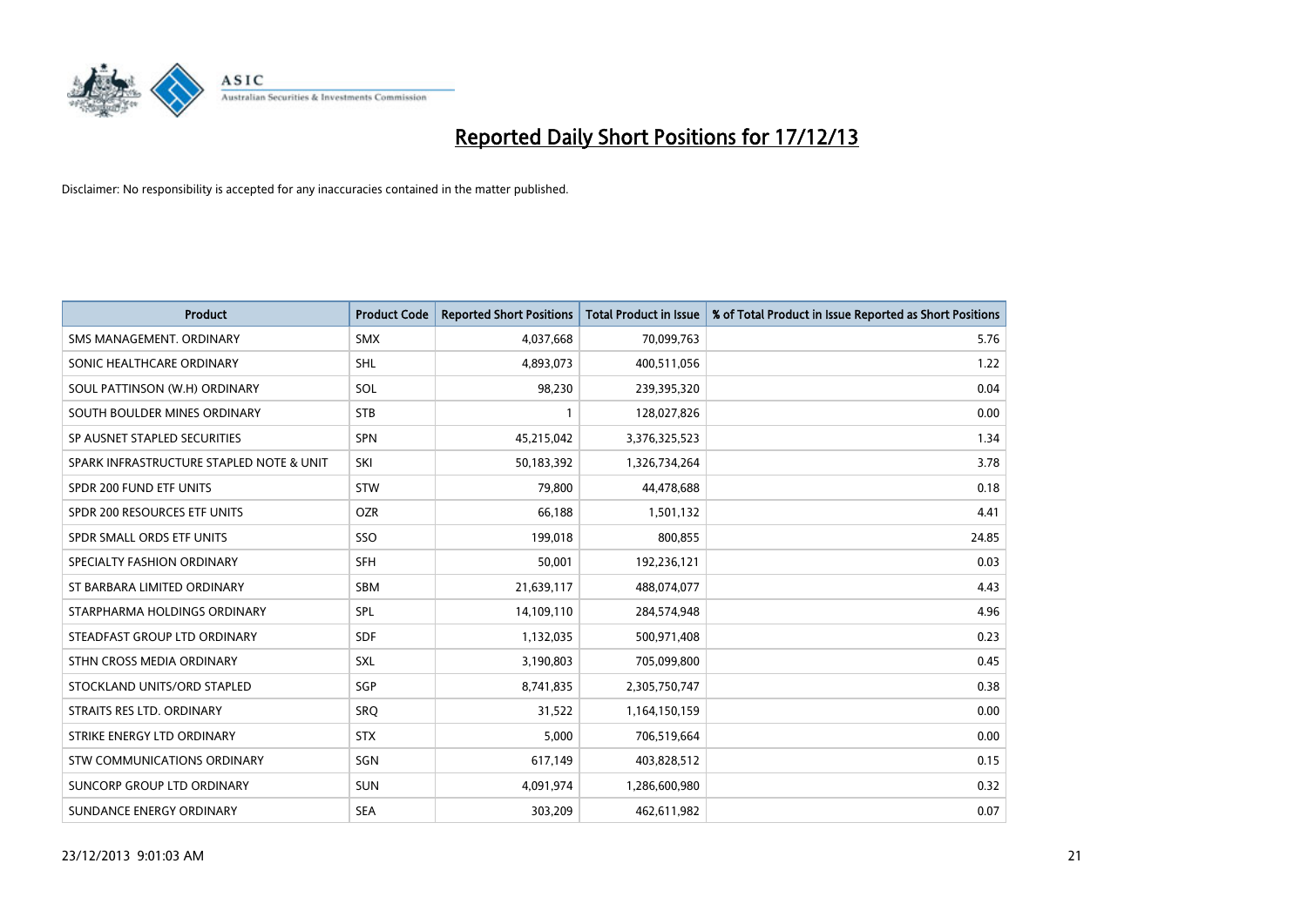

| <b>Product</b>                      | <b>Product Code</b> | <b>Reported Short Positions</b> | <b>Total Product in Issue</b> | % of Total Product in Issue Reported as Short Positions |
|-------------------------------------|---------------------|---------------------------------|-------------------------------|---------------------------------------------------------|
| SUNDANCE RESOURCES ORDINARY         | <b>SDL</b>          | 51,763,597                      | 3,073,110,985                 | 1.68                                                    |
| SUNLAND GROUP LTD ORDINARY          | <b>SDG</b>          | 80,676                          | 181,710,087                   | 0.04                                                    |
| SUPER RET REP LTD ORDINARY          | <b>SUL</b>          | 1,031,012                       | 196,731,620                   | 0.52                                                    |
| SYD AIRPORT STAPLED US PROHIBIT.    | SYD                 | 16,123,159                      | 2,194,322,759                 | 0.73                                                    |
| SYRAH RESOURCES ORDINARY            | <b>SYR</b>          | 2,484,671                       | 148,410,123                   | 1.67                                                    |
| TABCORP HOLDINGS LTD ORDINARY       | <b>TAH</b>          | 21,176,596                      | 754,274,706                   | 2.81                                                    |
| TANAMI GOLD NL ORDINARY             | <b>TAM</b>          | 678.878                         | 587,548,523                   | 0.12                                                    |
| TAP OIL LIMITED ORDINARY            | <b>TAP</b>          | 218,446                         | 241,608,606                   | 0.09                                                    |
| TASSAL GROUP LIMITED ORDINARY       | <b>TGR</b>          | 2,470                           | 146,507,029                   | 0.00                                                    |
| <b>TATTS GROUP LTD ORDINARY</b>     | <b>TTS</b>          | 11,125,305                      | 1,417,117,821                 | 0.79                                                    |
| <b>TECHNOLOGY ONE ORDINARY</b>      | <b>TNE</b>          | 5,055                           | 307,551,455                   | 0.00                                                    |
| <b>TELECOM CORPORATION ORDINARY</b> | TEL                 | 9,414,214                       | 1,824,150,788                 | 0.52                                                    |
| TELSTRA CORPORATION, ORDINARY       | <b>TLS</b>          | 20,021,508                      | 12,443,074,357                | 0.16                                                    |
| TEN NETWORK HOLDINGS ORDINARY       | <b>TEN</b>          | 150,915,070                     | 2,586,970,845                 | 5.83                                                    |
| TERANGA GOLD CORP CDI 1:1           | <b>TGZ</b>          | 3,819                           | 171,110,480                   | 0.00                                                    |
| TFS CORPORATION LTD ORDINARY        | <b>TFC</b>          | 77,818                          | 282,157,408                   | 0.03                                                    |
| THE REJECT SHOP ORDINARY            | <b>TRS</b>          | 2,188,111                       | 28,826,248                    | 7.59                                                    |
| THORN GROUP LIMITED ORDINARY        | <b>TGA</b>          | 22,675                          | 148,897,155                   | 0.02                                                    |
| <b>TIGER RESOURCES ORDINARY</b>     | <b>TGS</b>          | 1,921,729                       | 777,520,269                   | 0.25                                                    |
| TITAN ENERGY SERVICE ORDINARY       | <b>TTN</b>          | 1,679                           | 48,866,894                    | 0.00                                                    |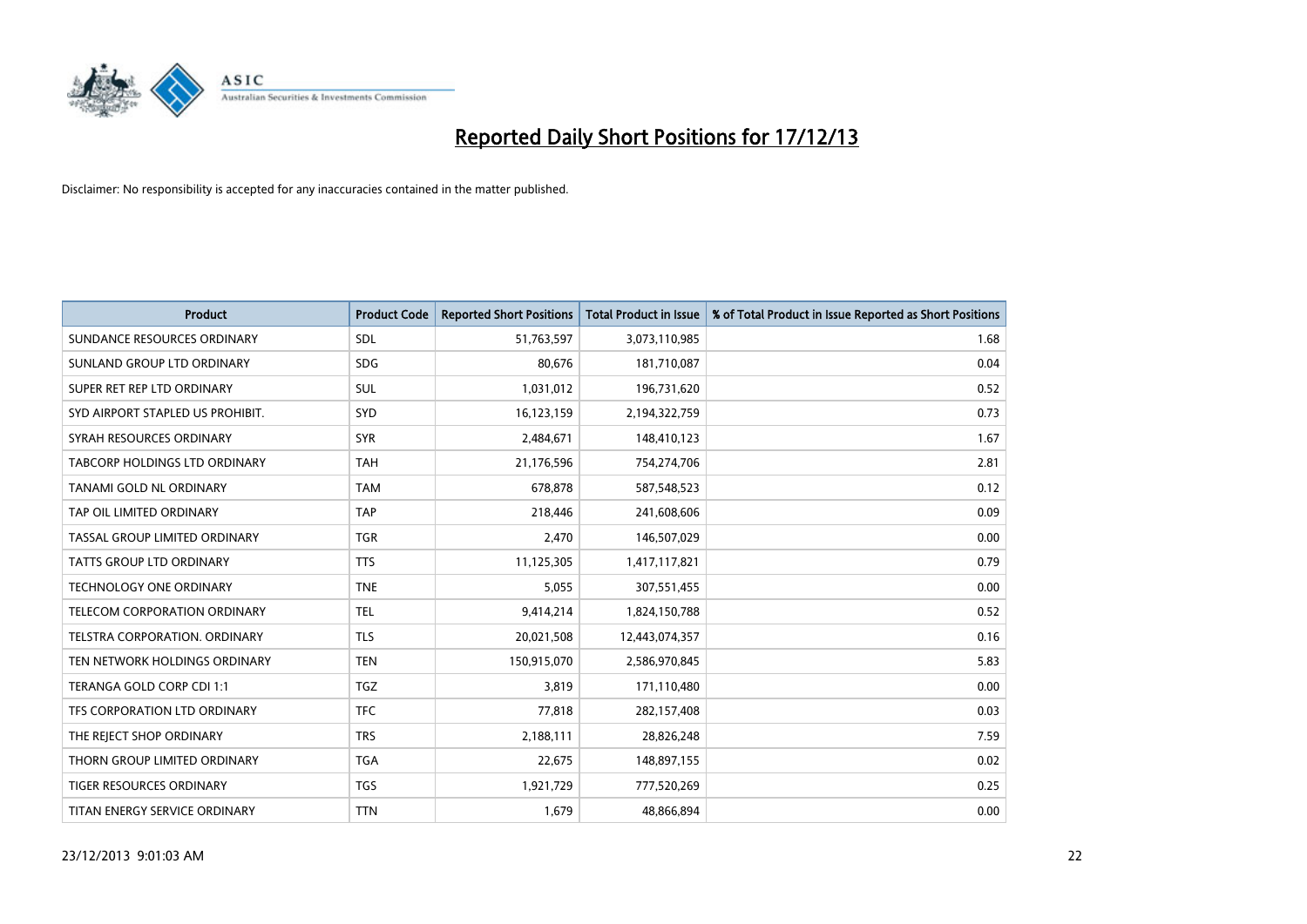

| <b>Product</b>                        | <b>Product Code</b> | <b>Reported Short Positions</b> | <b>Total Product in Issue</b> | % of Total Product in Issue Reported as Short Positions |
|---------------------------------------|---------------------|---------------------------------|-------------------------------|---------------------------------------------------------|
| TOLL HOLDINGS LTD ORDINARY            | <b>TOL</b>          | 28,159,424                      | 717,133,875                   | 3.93                                                    |
| TORO ENERGY LIMITED ORDINARY          | <b>TOE</b>          | 139,845                         | 1,489,883,453                 | 0.01                                                    |
| TOX FREE SOLUTIONS ORDINARY           | <b>TOX</b>          | 1,983,976                       | 133,242,359                   | 1.49                                                    |
| TPG TELECOM LIMITED ORDINARY          | <b>TPM</b>          | 1,726,812                       | 793,808,141                   | 0.22                                                    |
| <b>TRADE ME GROUP ORDINARY</b>        | <b>TME</b>          | 520,207                         | 396,261,129                   | 0.13                                                    |
| TRANSFIELD SERVICES ORDINARY          | <b>TSE</b>          | 44,471,071                      | 512,457,716                   | 8.68                                                    |
| TRANSPACIFIC INDUST. ORDINARY         | <b>TPI</b>          | 24,376,735                      | 1,578,563,490                 | 1.54                                                    |
| TRANSURBAN GROUP TRIPLE STAPLED SEC.  | <b>TCL</b>          | 2,035,936                       | 1,486,013,648                 | 0.14                                                    |
| <b>TREASURY GROUP ORDINARY</b>        | <b>TRG</b>          | 18,690                          | 23,070,755                    | 0.08                                                    |
| TREASURY WINE ESTATE ORDINARY         | <b>TWE</b>          | 33,494,697                      | 647,227,144                   | 5.18                                                    |
| TRIBUNE RES LTD ORDINARY              | <b>TBR</b>          | 2,335                           | 50,209,226                    | 0.00                                                    |
| TROY RESOURCES LTD ORDINARY           | <b>TRY</b>          | 379,879                         | 168,118,378                   | 0.23                                                    |
| TWENTY-FIRST FOX INC A NON-VOTING CDI | <b>FOXLV</b>        | 859,828                         | 9,958,155                     | 8.63                                                    |
| TWENTY-FIRST FOX INC B VOTING CDI     | <b>FOX</b>          | 470,117                         | 212,815,026                   | 0.22                                                    |
| <b>TZ LIMITED ORDINARY</b>            | <b>TZL</b>          | 1,686                           | 223,210,859                   | 0.00                                                    |
| UGL LIMITED ORDINARY                  | UGL                 | 19,214,256                      | 166,511,240                   | 11.54                                                   |
| UNILIFE CORPORATION CDI 6:1           | <b>UNS</b>          | 3,109,832                       | 275,144,340                   | 1.13                                                    |
| UXC LIMITED ORDINARY                  | <b>UXC</b>          | 961,961                         | 320,551,687                   | 0.30                                                    |
| <b>VEDA GROUP LTD ORDINARY</b>        | <b>VED</b>          | 51,632                          | 842,055,406                   | 0.01                                                    |
| <b>VENTURE MINERALS ORDINARY</b>      | <b>VMS</b>          | 193,000                         | 287,320,170                   | 0.07                                                    |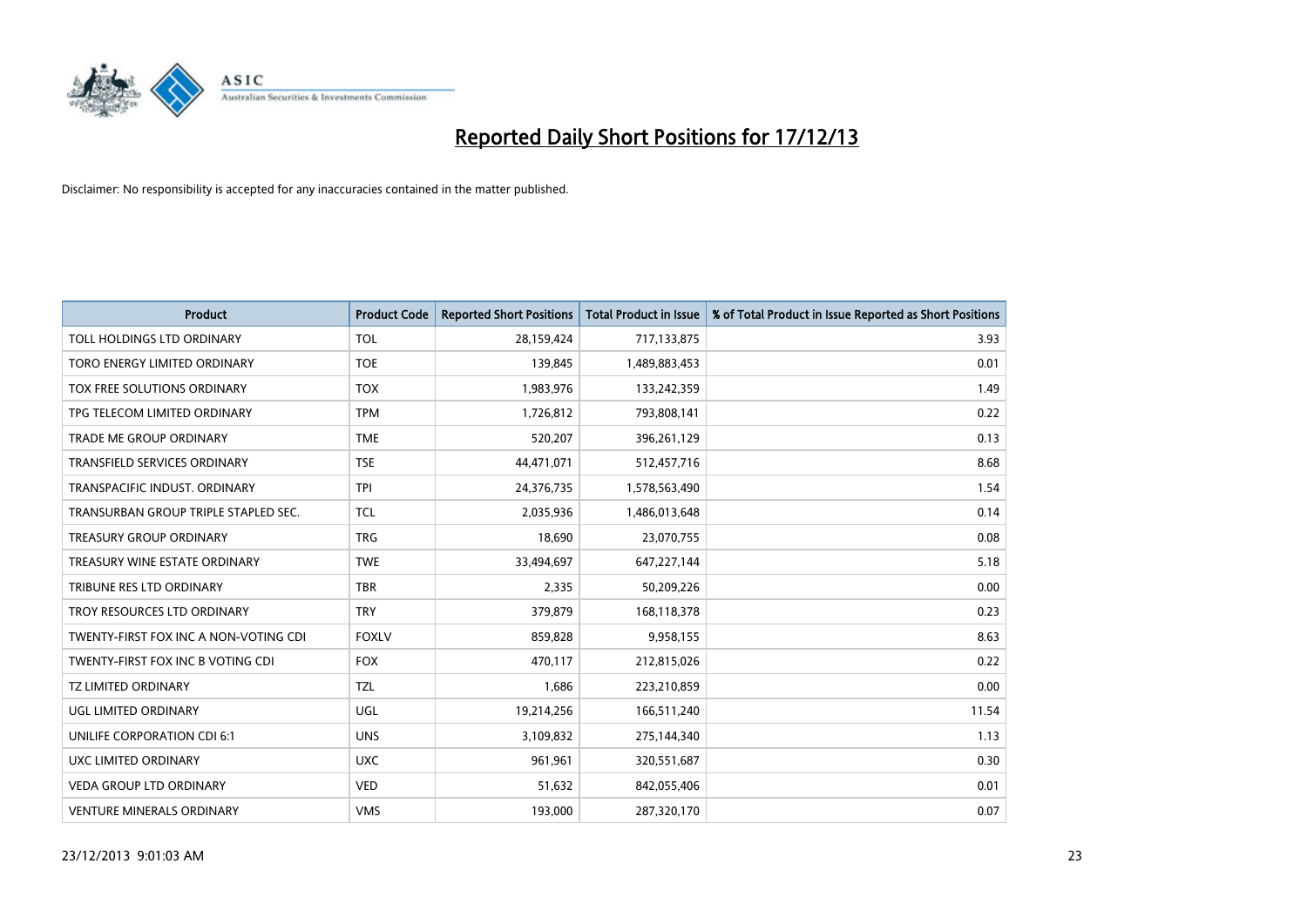

| <b>Product</b>                       | <b>Product Code</b> | <b>Reported Short Positions</b> | <b>Total Product in Issue</b> | % of Total Product in Issue Reported as Short Positions |
|--------------------------------------|---------------------|---------------------------------|-------------------------------|---------------------------------------------------------|
| <b>VILLAGE ROADSHOW LTD ORDINARY</b> | <b>VRL</b>          | 376,910                         | 159,493,510                   | 0.24                                                    |
| <b>VIRGIN AUS HLDG LTD ORDINARY</b>  | <b>VAH</b>          | 123,537,416                     | 3,330,437,000                 | 3.71                                                    |
| <b>VIRTUS HEALTH LTD ORDINARY</b>    | <b>VRT</b>          | 505,023                         | 79,536,601                    | 0.63                                                    |
| <b>VISION EYE INSTITUTE ORDINARY</b> | <b>VEI</b>          | 2,213,350                       | 160,759,740                   | 1.38                                                    |
| <b>VOCATION LTD ORDINARY</b>         | <b>VET</b>          | 8,160,479                       | 200,000,000                   | 4.08                                                    |
| <b>VOCUS COMMS LTD ORDINARY</b>      | <b>VOC</b>          | 194,282                         | 80,779,125                    | 0.24                                                    |
| WARRNAMBOOL CHEESE ORDINARY          | <b>WCB</b>          | 39,999                          | 55,969,511                    | 0.07                                                    |
| <b>WATPAC LIMITED ORDINARY</b>       | <b>WTP</b>          | 25                              | 184,332,526                   | 0.00                                                    |
| WEBJET LIMITED ORDINARY              | <b>WEB</b>          | 1,713,835                       | 79,397,959                    | 2.16                                                    |
| WESFARMERS LIMITED ORDINARY          | <b>WES</b>          | 3,747,587                       | 1,143,274,951                 | 0.33                                                    |
| WESTERN AREAS LTD ORDINARY           | <b>WSA</b>          | 23,653,112                      | 196,862,806                   | 12.02                                                   |
| WESTERN DESERT RES. ORDINARY         | <b>WDR</b>          | 2,460,813                       | 498,831,910                   | 0.49                                                    |
| WESTFIELD GROUP ORD/UNIT STAPLED SEC | <b>WDC</b>          | 8,120,973                       | 2,113,501,814                 | 0.38                                                    |
| WESTFIELD RETAIL TST UNIT STAPLED    | <b>WRT</b>          | 26,799,098                      | 2,979,214,029                 | 0.90                                                    |
| WESTPAC BANKING CORP ORDINARY        | <b>WBC</b>          | 20,999,137                      | 3,109,048,309                 | 0.68                                                    |
| WHITE ENERGY COMPANY ORDINARY        | <b>WEC</b>          | 42,413                          | 322,974,494                   | 0.01                                                    |
| <b>WHITEHAVEN COAL ORDINARY</b>      | <b>WHC</b>          | 61,185,425                      | 1,025,692,710                 | 5.97                                                    |
| WIDE BAY AUST LTD ORDINARY           | <b>WBB</b>          | 17.837                          | 36,238,600                    | 0.05                                                    |
| WINDIMURRA VANADIUM ORDINARY         | <b>WVL</b>          | 20,461                          | 19,284,366                    | 0.11                                                    |
| WOODSIDE PETROLEUM ORDINARY          | <b>WPL</b>          | 2,693,145                       | 823,910,657                   | 0.33                                                    |